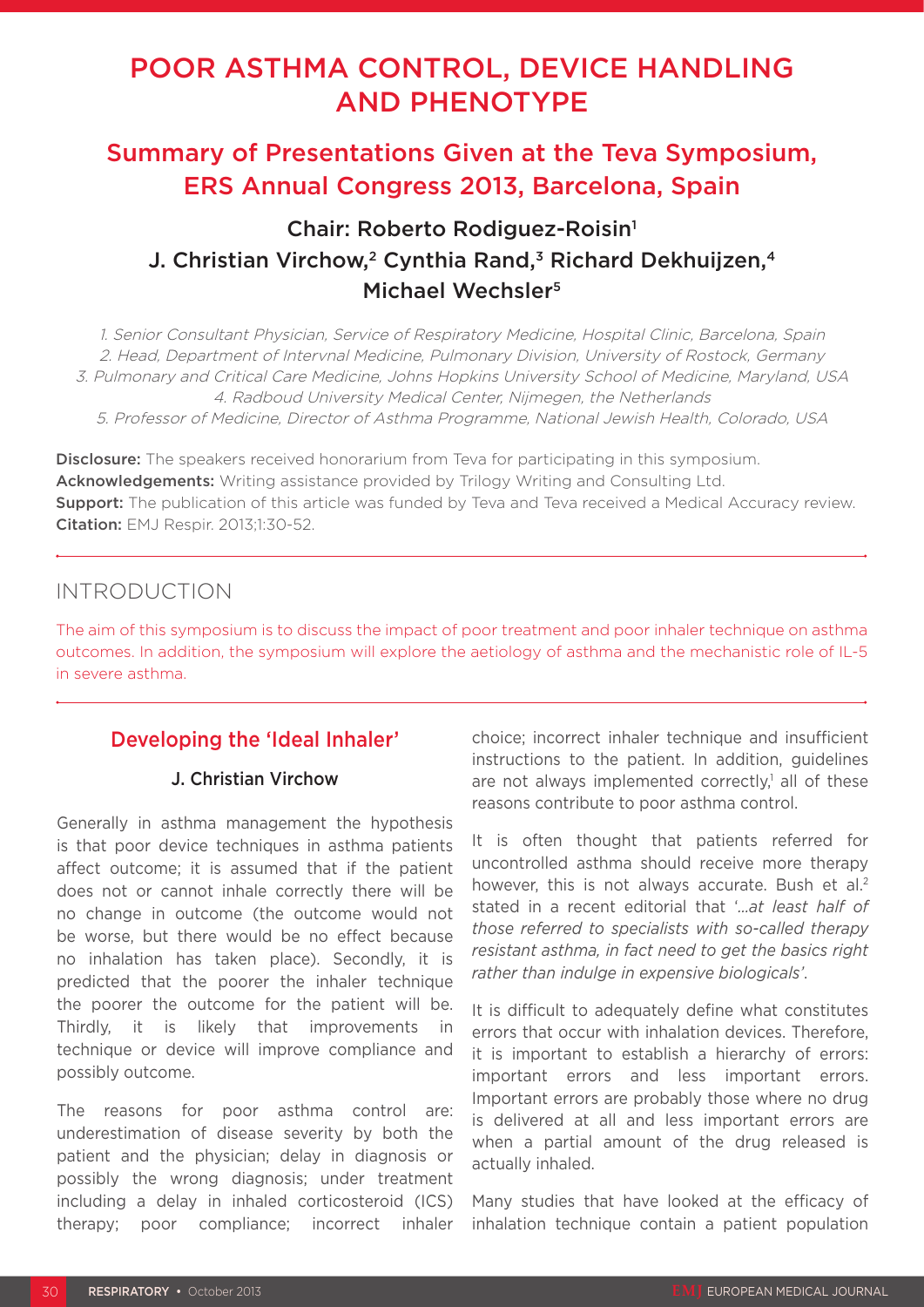that are 'inhalation experts' due to patients who were unable to inhale being excluded. Consequently, the efficacy of inhalation therapy shown in controlled clinical studies has always been evaluated in patients who can inhale. However, in clinical practice many patients fail to inhale correctly.

The requirements of a device for optimal inhalation are that it tolerates errors and does not allow any crucial errors to occur that result in failure of the drug being delivered and consequently treatment failure. The choice of inhalation device is complex and the guidelines do not advise on the choice of device. It is considered that the correct choice of inhalation device is the cornerstone in the effective management of asthma and chronic obstructive pulmonary disease (COPD). The reality is that inhalation devices are often chosen on an empirical basis, e.g. some like red more than pink, others like powder more than pressurised metereddose inhalers (pMDI). Device selection is rarely based on evidence based awareness, and a considerable number of physicians caring for asthmatics have poor knowledge on the appropriate selection and use of inhaler devices.3,4



### Figure 1. Percentage of 3,811 patients with at least one device-dependent error.

\*p<0.05 versus best results adjusted by age and gender. *Blaiss MS.6*

Poor inhaler technique is highly prevalent as shown in a study by Giraud et al.<sup>5</sup> The study of 3,955 patients classified patients into good users (29%) and misusers with at least one error or omission (71%). In addition, patients were sub classified into misusers with poor coordination who were unable to coordinate inhalation and actuation of the device (39%) and misusers with good coordination but made an error with the inhalation (32%). In a study of 3,811 patients a significant number of patients with poor inhaler technique had at least one device-dependent error (p<0.05 versus best results adjusted by age and gender).<sup>6</sup> The results showed a considerable difference between the types of device being used (Figure 1). pMDI were shown to be the most problematic inhalation device concerning device dependent errors.

Understanding and teaching inhaler technique is very important. A study from the United States<sup>7</sup> evaluated 56 medical interns (who were at the height of their theoretical medical knowledge) and assessed the process of correct pMDI administration this was:

- 1. Remove cap
- 2. Shake inhaler
- 3. Hold inhaler upright
- 4. Tilt head back or keep at level
- 5. Exhale to functional residual capacity or residual volume
- 6. Insert or keep mouthpiece 2–4 cm away from mouth
- 7. Begin breathing then actuate canister once
- 8. Continue slow, deep inspiration
- 9. Hold breath for 5–10 seconds
- 10. Exhale, wait 20–30 seconds before second dose
- 11. Shake again before a second actuation

56% of the group had not received any training with the devices; on the first attempt 5% of the group got the process of administration correct. After a large group lecture only 13% achieved the correct process of administration. It required one-on-one training to achieve the correct process of administration in 73% of the group. This is an important consideration when educating patients in the correct use of inhalers. When each specific step in the process was analysed, only 82% of the group removed the cap,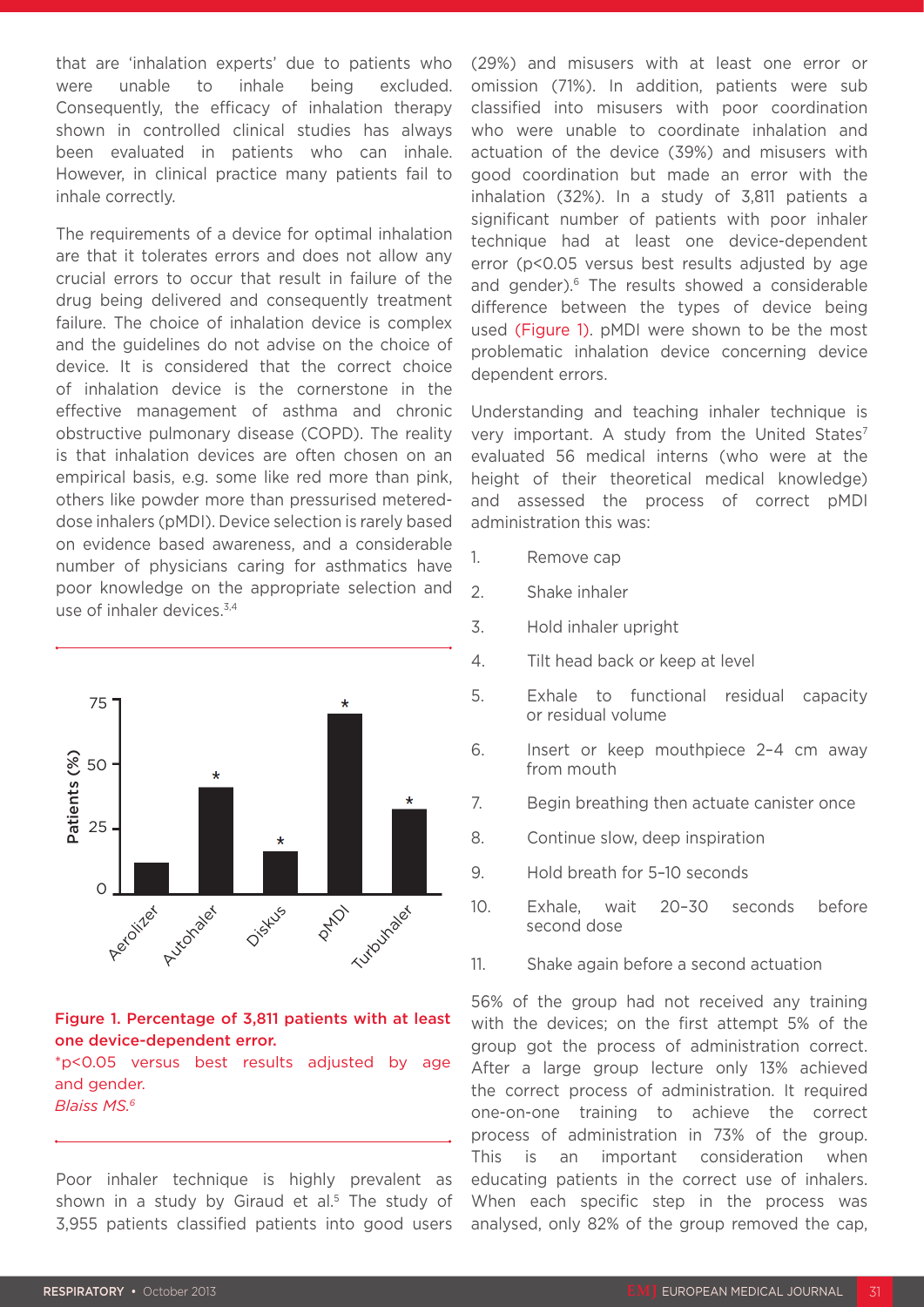after one-on-one instruction this increased to 100%. In the most important part of the inhalation process in terms of lung deposition (begin breathing then actuate canister once), less than 40% of the group were correct, after group training there was a negligible increase in using the correct technique. It was only after one-on-one instruction that the number that used the correct technique increased to 79%. This study shows that correct pMDI administration was a challenge to healthy medical interns and should be considered in light of patients who have severe breathing difficulties.

Problems with the correct administration of pMDIs are extremely prevalent and teaching inhaler techniques has variable results, for example, in a study of 1,200 patients 86% used incorrect inhaler technique.8 Following instruction and using a device that monitors correct inhalation 76% of patients used incorrect inhaler technique however, on the third attempt this reduced to 61% of the patients using the incorrect inhaler technique.



### Figure 2. Critical errors with four DPIs, after reading the instructions and after personal instruction. *Schulte M, et al.9*

Dry powder inhalers (DPIs) show different results; Schulte et al.<sup>9</sup> evaluated the use of DPIs after reading the instructions and after a personal instruction (Figure 2). The results showed that 72%

of patients using inhaler 'D' made critical errors after reading the instructions, following personal instruction this reduced to 47%. Using inhaler 'B' 50% of patients made critical errors after reading the instructions and this number increased to 53% after personal instruction, indicating that personal instruction was detrimental to correct inhaler technique in this instance.

A study in the United States evaluated five visits (at 0, 1, 2, 3 and 6 months) to the pharmacist.10 97 patients received an average of 2.5 minutes of individual coaching on inhaler technique per visit. At entry 7% used the Turbuhaler correctly and 13% used the Diskus correctly. After 3 months this significantly improved to 85% and 96% respectively, however at the 6 month evaluation correct inhaler use reduced to 50% in the Turbuhaler group and 79% in the Diskus group, indicating that between the 3 and 6 month visits a large proportion had forgotten what they had been taught by the pharmacist. Even though there was a reduction in correct inhaler use at six months, the results showed that there was improvement in peak expiratory flow (PEF) and asthma quality of life (AQoL) at both 3 and 6 months.

It has been shown that switching inhalers is problematic and having more than one inhaler type can be confusing for the patient. There is an increased level of misuse if patients have different types of inhaler or their inhalers are switched.<sup>11</sup> In addition, patients can get confused over the appropriate inhaler technique for different devices.12 Van der Palen et al.13 compared the use of Diskhaler, Rotahaler and Turbuhaler and found that when used in combination with each other the percentage of patients who use the correct technique is low. For example, when using the Diskhaler and Turbuhaler only 35% of patients used the correct technique and attained 100% scores when using the two devices. The number of patients using the correct technique was even less with a DPI and pMDI (<35%). In practice many patients are on DPI fixed dose combinations because there is a lack of availability of short-acting beta2-agonists in the same device.

The consequence of switching inhalers was illustrated in a retrospective matched cohort study.<sup>11</sup> The study used the UK General Practice Research Database to identify patients who changed inhaler without consultation with their General Practitioner. The results showed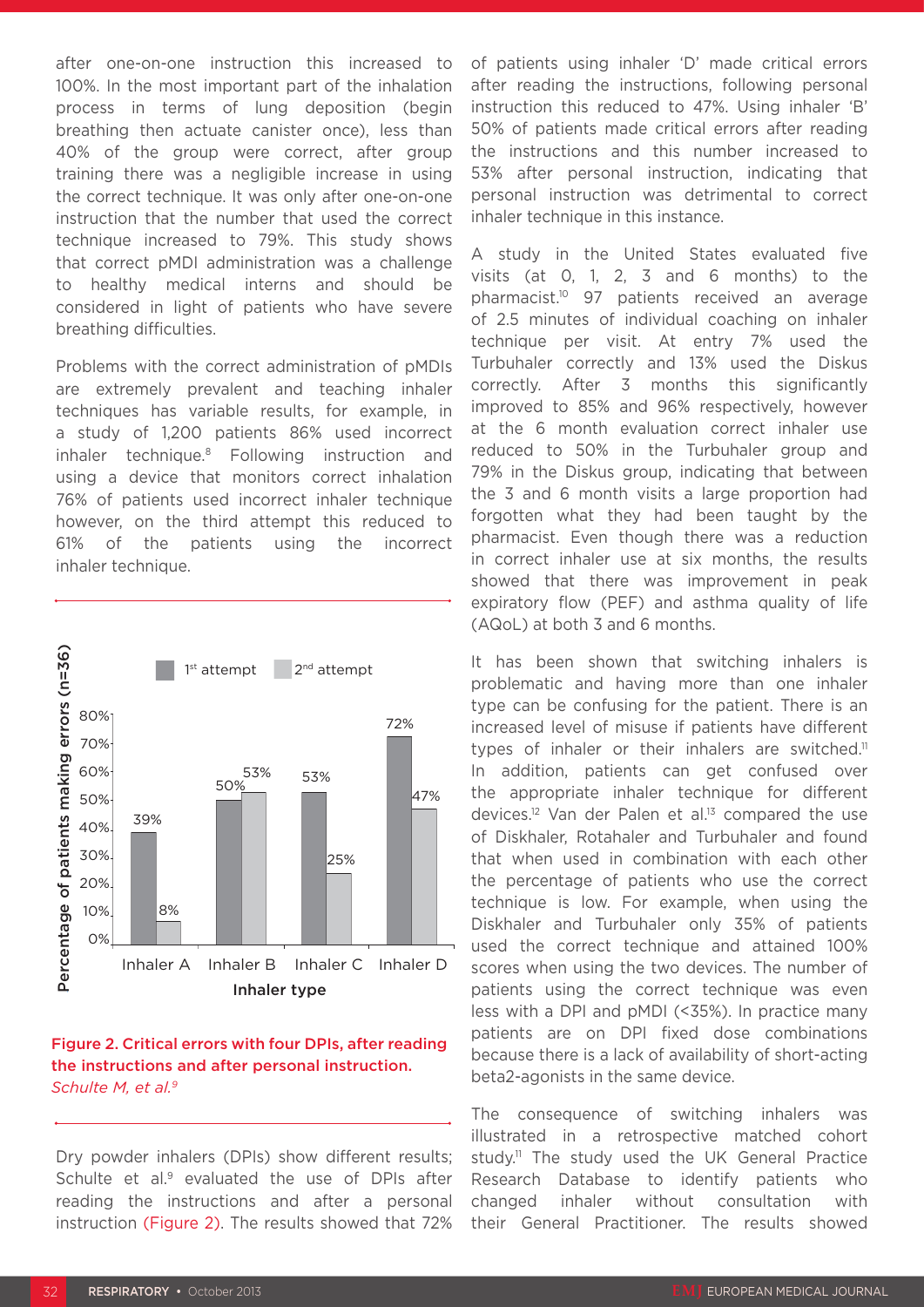successful treatment in 19.7% of patients in the switched cohort compared with 34.3% in patients maintaining treatment with the same inhaler. Unsuccessful treatment was 50.7% and 37.9% respectively, indicating that if consultation had been sought it would possibly have reduced the number of patients who experienced unsuccessful treatment.

Improving inhalation technique can improve asthma control. In a study that evaluated patients with their own pMDI and inhalation technique compared with the use of a breath-actuated pressured inhaler.<sup>14</sup> the measurement of bronchodilation showed that if the patients used a breath-actuated pressured inhaler or were instructed on the use of their own pMDI, the effect was much better compared with the patient's own pMDI inhalation technique. This indicates that improved inhaler technique leads to improved pulmonary deposition and therefore improved asthma control. In addition, improved inhalation technique affects patient outcome, this was shown in a study of outpatient management by a paediatrician or asthma nurse in children with severe asthma.<sup>15</sup> The results showed an improvement of correct inhalation technique from 65% to 95% and this resulted in a lower corticosteroid dose and improved asthma control. Improving inhaler technique was the main factor in showing that it was possible to have improved asthma control with less corticosteroid.

Inhaler misuse is associated with decreased asthma stability. Giraud et al.<sup>5</sup> assessed whether the improper use of pMDIs was associated with decreased asthma control. The study of 3,709 patients were given an asthma instability score (AIS), a score of 0 indicated stable asthma and a score of 9 indicated totally unstable asthma. The results showed that asthma was less stable in pMDI misusers than in good users (AIS: 3.93 versus 2.86), and among misusers asthma was less stable in poor coordinators (AIS: 4.38 versus 3.56 in good coordinators). These results indicate that misuse of pMDIs, which is more frequent in poor coordinators, is associated with poor asthma control.

Medical visits for an exacerbated asthma condition or emergency visits have been shown to be more frequent in misusers with poor coordination, than in misusers with good coordination or in good users (p<0.00001).5 Even if the device is used incorrectly but with good coordination, asthma stability is better than when the device





*Greaves CJ, et al.16*

is used correctly with bad coordination. This indicates rational non-compliance, which means that the device is more relevant for treatment success than the delivered drug, i.e. a patient may decide that the amount prescribed for them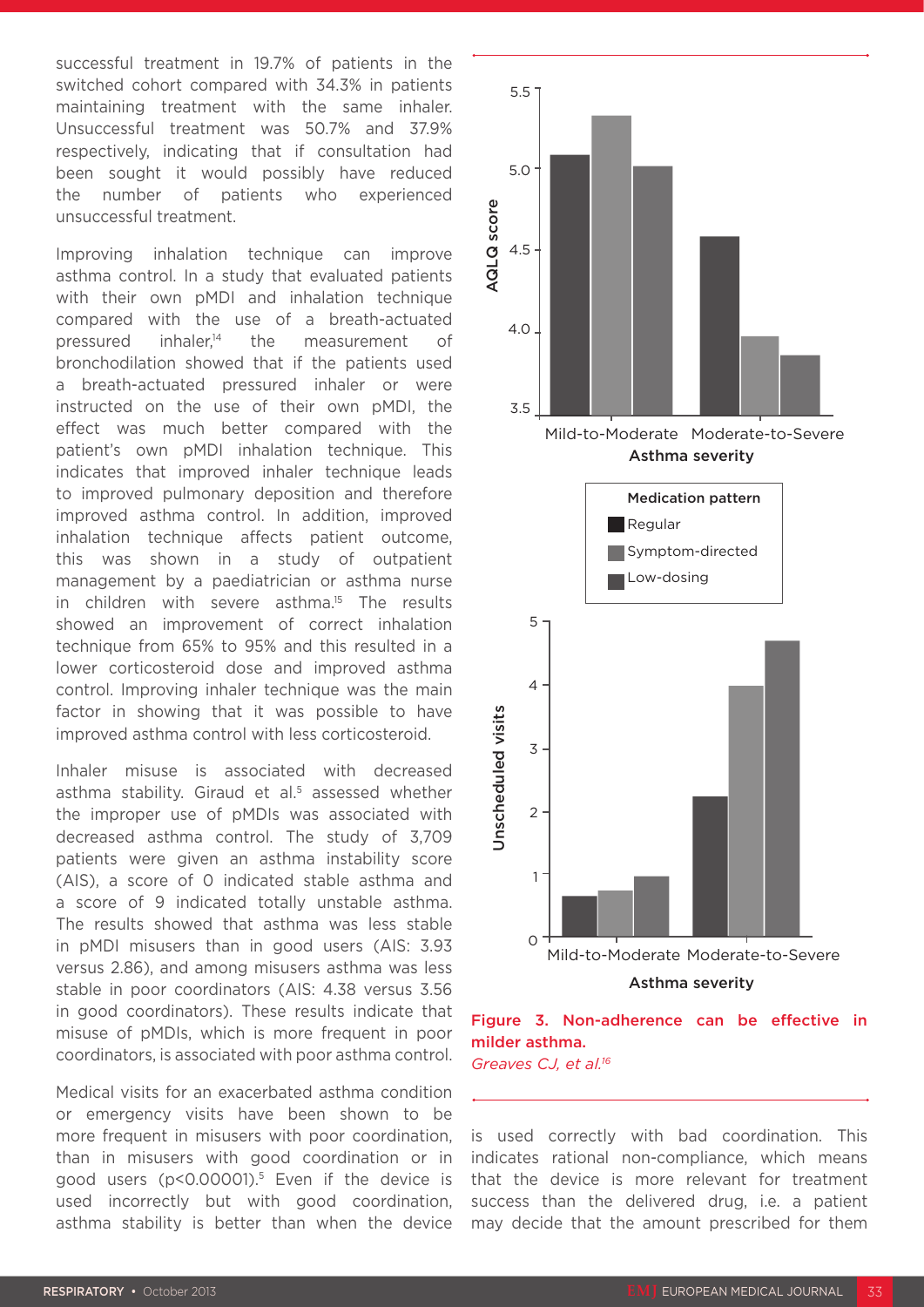may be more than they need for their personal feeling of control. This is shown in another study that assessed AQoL and unscheduled visits in mild-to-moderate asthmatics compared with moderate-to-severe asthmatics.16 The results showed that mild-to-moderate asthmatics that take their medication regularly have a good AQoL and few unscheduled visits. In addition, in this group of patients, symptom directed medication use showed an increased AQoL and only a small increase in unscheduled visits. Patients receiving a low-dose experienced more unscheduled visits compared with patients that had a regular medication pattern or symptom directed medication (Figure 3). In moderate-to-severe asthmatics, an improvement in AQoL and a reduction of unscheduled visits was seen only if medication was taken regularly. In the mild-tomoderate asthma group, regular versus symptom directed inhaler use showed equally good asthma control.

Whether the compliance and the effect of treatment and inhaler competence are negatively correlated is an unresolved hypothesis. Patients need to take an increased number of inhalations per day if they have poor inhaler competence in order to compensate for the insufficient inhalation. If patients are competent at inhaling and are receiving the optimum dose from each inhalation, they may reduce their compliance because they feel they are getting enough relief and do not require anymore. Inhaler competence is the prerequisite for rational non-compliance but asthma management should not be controlled by patients who cannot inhale. There are economic advantages of correct inhaler use. Correct inhaler use results in improved asthma control, no stepping up, reduced medication needs, reduced medication costs, reduced need for additional prescriptions such as fixed dose combinations and programs to improve inhaler competence, compliance and adherence, all of which are likely to be cost saving.<sup>12</sup>

The recommendations for prescribing aerosol therapy are that all medications should come from the same device and only chlorofluorocarbonfree aerosol devices should be used. The decision for prescribing an inhaler should be based on the patient's ability to perform an inspiratory vital capacity manoeuvre. Inability to perform an inspiratory vital capacity manoeuvre requires inhalation from tidal volume e.g. a nebulizer or a hydrofluoroalkane (HFA) pMDI with a spacer and a valve. If the patient can perform an inspiratory vital capacity manoeuvre, the patient requires a single breath inhalation with a dry powder inhaler or HFA-pMDI (plus or minus a spacer).<sup>1</sup>

Poor device technique evidently affects outcome. This appears to be due to the fact that there is a large spectrum of handling errors that increase with the number of inhalers that individual patients have. Secondly, healthcare professionals' knowledge about inhaler technique is inadequate. These factors can be addressed by teaching patients to take their medication correctly; it has been shown that improved inhaler technique improves outcome. In addition, there are devicespecific differences; DPIs appear to be more effective than pMDIs in terms of patient handling, therefore, checking a patient's inhaler technique prior to new prescriptions is essential; therapy should be individualised according to patient preferences and ability. The device should be simple and self-explanatory with no crucial errors and personal instructions should be repeated at every visit.<sup>1,17</sup>

The question is which is more important: the inhaler or the drug?

*'…an old but well-known drug in a new, more reliable inhaler is probably more useful than a new drug in an old (flawed) inhaler'.*<sup>1</sup>

### How Important is Inhaler Adherence to Asthma Outcomes?

### Cynthia Rand

The discussion surrounding poor asthma control continues. In the United States there is a significant problem with poor asthma control among African-Americans and higher rates of morbidity are seen in this group of patients. The asthma hospital discharge rate by race in the United States, 1980 to 2006,<sup>18</sup> illustrates a fundamental issue in asthma treatment. 30 years ago the armamentarium for managing asthma was very limited because there were only a few drugs available. Over a period of 25 years this has increased enormously. Now there are an increasing number of therapies that have been shown to be effective in controlled clinical trials and yet there does not appear to have been dramatic changes in asthma control, this is reflected by the continued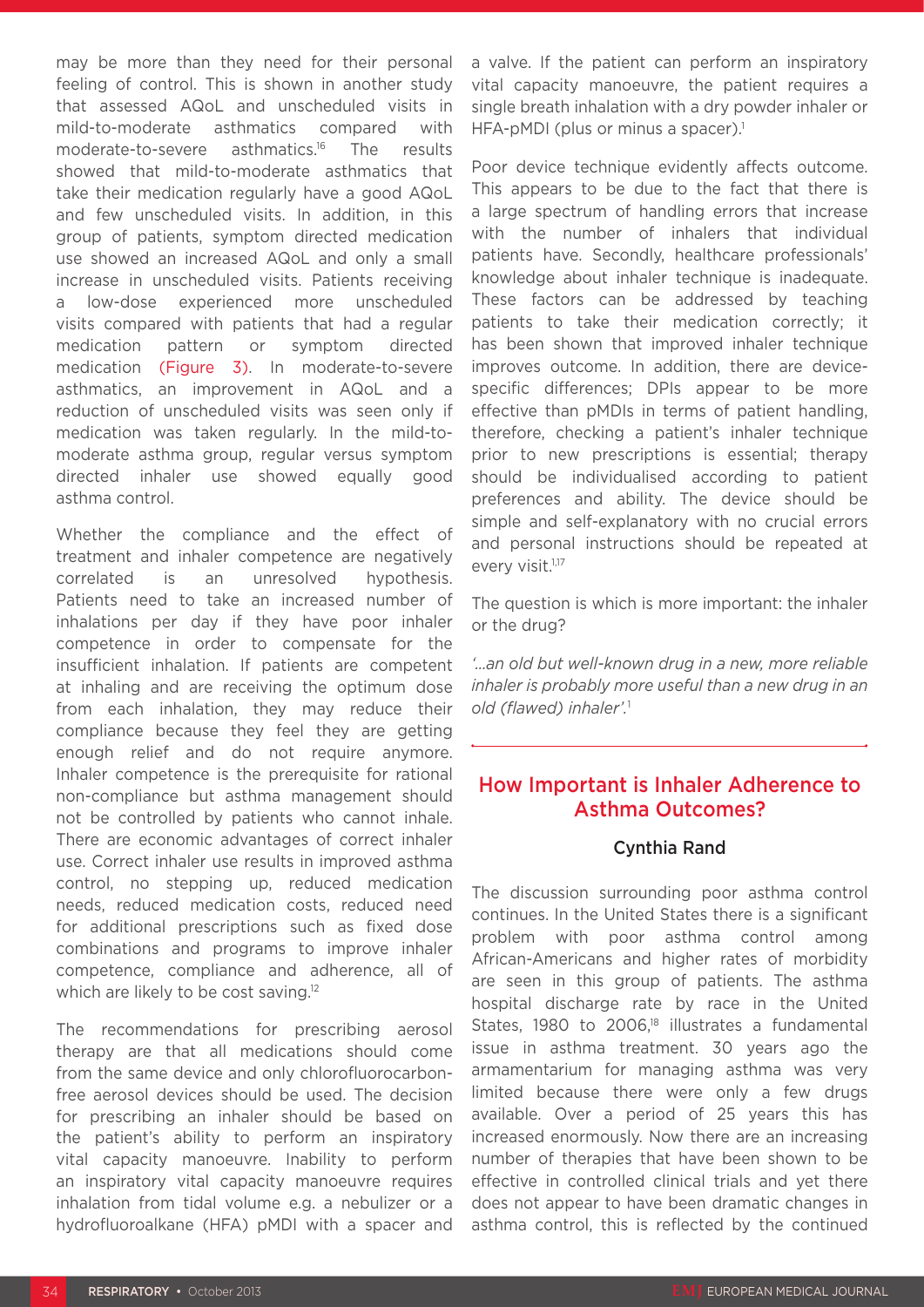number of asthma hospitalisations and emergency room visits. There are many potential reasons for this and there is no definitive solution or perfect drug for treatment.

Efficacious drugs require patient adherence in order to achieve effective treatment outcomes. Patient adherence is how patients use their asthma medications and the relationship between that behaviour (the fundamental link) and asthma control. The European Community Respiratory Health Surveys (ECRHS)<sup>19</sup> that were conducted across multiple continents in asthma patients asked 'if you have been prescribed medicine for your breathing do you normally take all the medicine?' Consistently across all patient populations, patients reported that they did not take all the medication prescribed, clinicians are aware that this is common practice in asthma patients.

In the United States a four-state survey that looked at paediatric asthma asked parents how they gave preventive medication to their child with persistent asthma.<sup>20</sup> The participants were subdivided into white children (n=822), black children (n=294) and Latino children (n=369), the overall results suggested that the overall rate of adherence was less than 50%. Self-reported use of any preventative medicine in the last 3 months was 44% in the white subgroup, 30% in the black subgroup and 30% in the Latino subgroup (p <0.001). Looking at utilization, the suggestion was that the highest rate of morbidity, as reflected by emergency department use (≥1 emergency department visit in the last 12 months), was seen in those children who reported the lowest use of preventer medication; 39% in the black subgroup and 24% in the Latino subgroup, compared with 18% in the white subgroup (p<0.001). These results are surprising because one would think that parental concern in controlling their children's health would play a significant role in how parents used the medication prescribed for their children.

The Childhood Asthma Management Program (CAMP) is the largest study ever conducted in the United States. In an ancillary study<sup>21</sup> conducted in three of the eight CAMP Clinical Centres, adherence was assessed by using self-reported



Figure 4. 4-year asthma diary and counter measures of adherence in the CAMP study. CAMP: Childhood Asthma Management Program; SE: standard error. *Krishnan JA, et al.*<sup>21</sup>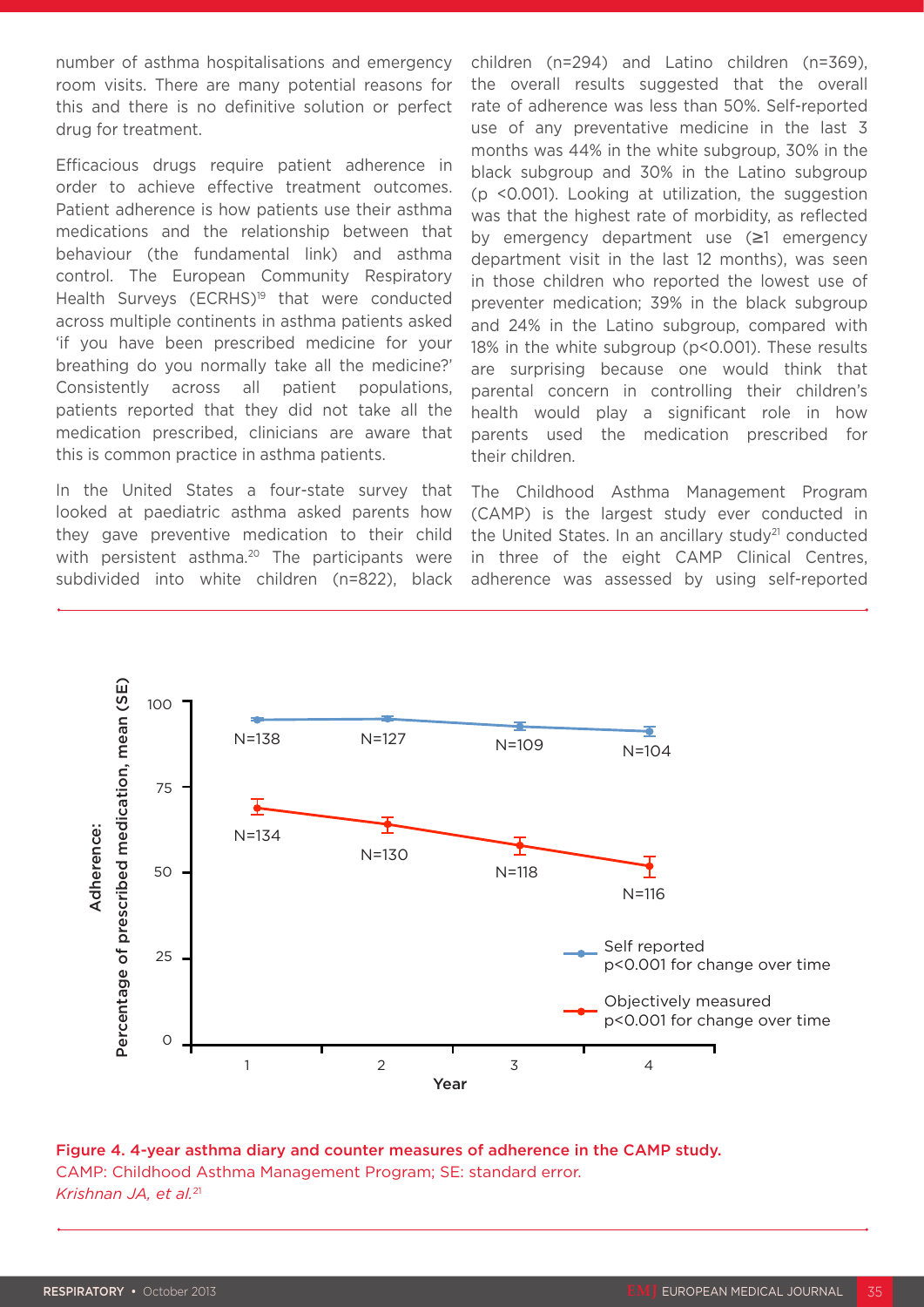and objective data in 5-to 12-year-old children with mild or moderate asthma, who were randomly assigned to 200 mg of inhaled budesonide twice a day (n=84) or placebo (n=56) for 4 years. The Kappa statistic was used to evaluate agreement between self-reported adherence (daily diary cards), and objectively measured adherence (number of doses left in study inhalers) (Figure 4). It has been shown that, when asked to complete asthma diaries, patients consistently report a high use of therapy when asked to present the information in this form.

In this study self-reported asthma diary data suggested there was 85%-90% adherence. However, the data that were collected using objective measures showed that adherence was less than 75% at the beginning of the study, dropping to 50% by the end of Year four. The results revealed that overall adherence was low even among children who were in a carefully controlled trial with careful monitoring, nurse instruction at every visit and pre-selection of who was enrolled in the study; this shows that even under optimal conditions adherence was low.

The prevalence of no-adherence in severe brittle asthma (which is difficult to control) was examined in a retrospective, cross-sectional study of 182 patients attending the Northern Ireland Regional Difficult Asthma Service.<sup>22</sup> All 182 patients reported that they were taking their medication as prescribed. They all had 'difficult' asthma, which was defined as persistent symptoms despite treatment, and according to the Global Initiative for Asthma (GINA) guidelines,<sup>23</sup> were step 4 (reliever medication plus two or more controllers) or step 5 (reliever medication plus additional controller options). All of the patients were in specialist care consultation. The study evaluated the medication refill rates in the pharmacy records and found that 53% of the patients in this difficult to control asthma clinic had less than 75% adherence. Another study that evaluated the rate of adherence in patients receiving five different therapy types in a difficult to control asthma clinic, found that the majority of patients (74.8%) were non-adherent with their asthma medication.24 This shows that, in the subgroup of patients with severe asthma, non-adherence is the missing link between effective therapies and effective control. In addition, Krishnan et al.<sup>25</sup> assessed medication adherence in patients who were hospitalised for asthma, 20% of whom had been intubated for asthma. Each patient's medication was

electronically monitored following discharge from hospital. A monitoring device was used on the patient's inhaler and one on their medication bottle. This allowed data to be collected for inhaled steroids and oral corticosteroid adherence. The results showed that during the first 2 weeks following discharge from hospital, adherence dropped to less than 50%. This indicates that behaviour plays a fundamental role in adherence, even in life-threatening asthma.

Evidence suggests that inhaler adherence is associated with improved asthma outcomes. This was shown in a prospective study that evaluated patterns of steroid use among a range of patients with severe and mild-to-moderate asthma.26 Adherence was assessed 6 months before a period in which exacerbation was monitored. A significant association with adherence of inhaled steroids and future events in this population was observed. Approximately 24% of asthma exacerbations were attributable to ICS non-adherence, and in this patient population, the benefit was only evident if the patients took 75% of their medication.

How much asthma morbidity could be averted by increased medication adherence? This question has been considered hypothetically using an algorithm, which was a very sophisticated modeling strategy. The algorithm looked at what is known about adherence and what is known about the association between adherence and outcomes.27 The results suggested that in the United States alone, if patients were 100% adherent per year it would reduce unscheduled asthma visits by 3,700,000 visits (30%), reduce emergency department visits by 1,000,000 (20%), and would reduce hospitalisations by 300,000 (20%). Therefore, the potential benefit if adherence were improved is substantial.

It has been shown that the impact of adherence on AQoL and unscheduled visits in patients with mild-to-moderate asthma that are using asthma therapy on a symptom-directed-as-neededbasis, or lower dosing, does not appear to make a difference in terms of QoL or exacerbation. However, in patients with more severe asthma, the association between inhaler use and improved AQoL is clearly important.<sup>16</sup> This indicates that for patients with mild to moderate asthma, under-adherence may be acceptable. Similarly, in the BASALT trial<sup>28</sup> the outcomes of patients using symptom driven therapy versus physician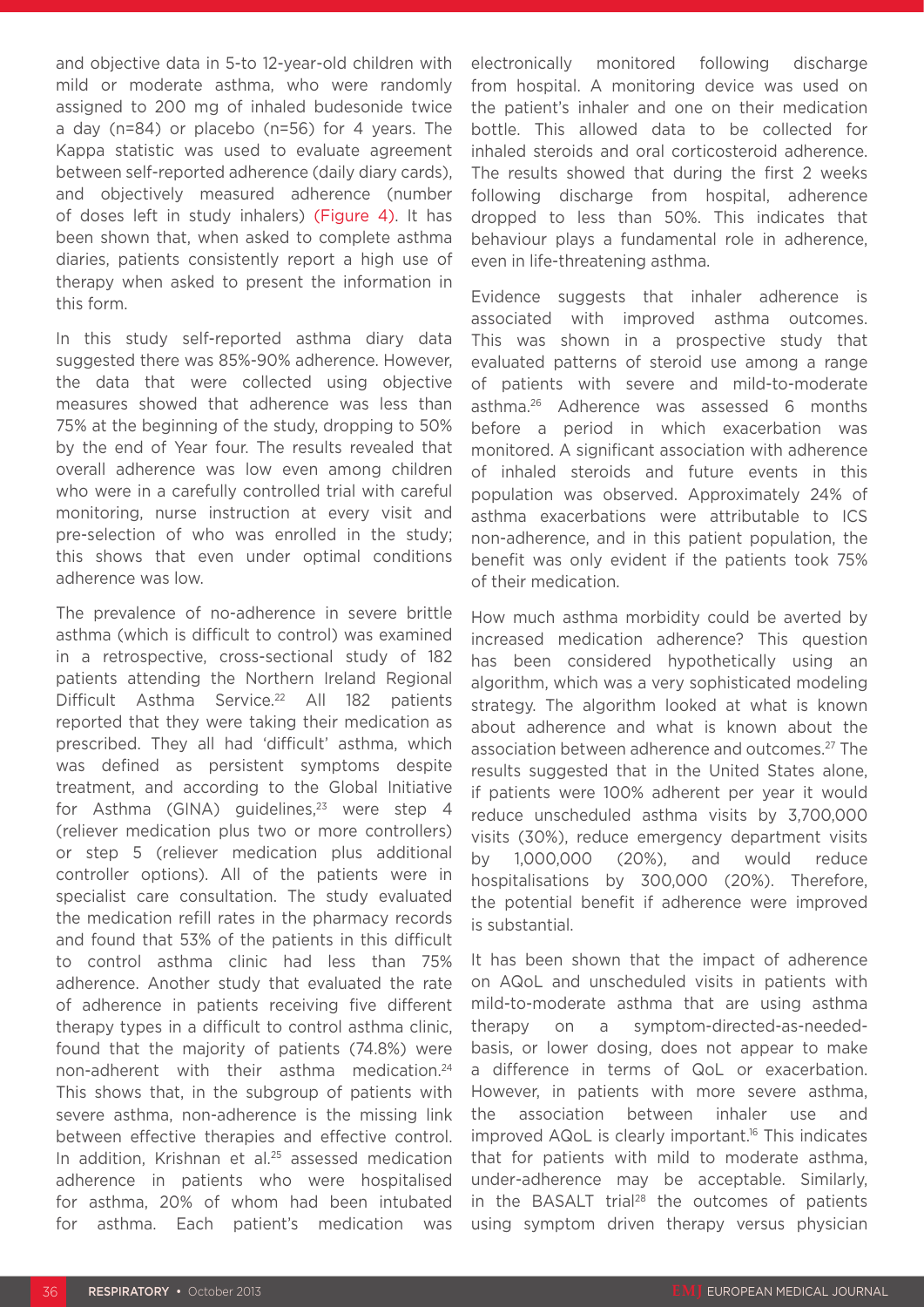

Asthmac and the control of the control of the control of the control of the control of the control of the control of the control of the control of the control of the control of the control of the control of the control of

physician-home control of the control of the control of the control of the control of the control of the control of the control of the control of the control of the control of the control of the control of the control of t

| No. at risk |     |     |     |     |     |     |    |    |    |    |  |
|-------------|-----|-----|-----|-----|-----|-----|----|----|----|----|--|
| PABA        | 114 | 111 | 107 | 104 | 99  | 94  | 90 | 88 | 82 | 60 |  |
| <b>BBA</b>  | 115 | 112 | 108 | 104 | 101 | 94  | 89 | 87 | 83 | 58 |  |
| <b>SBA</b>  | 113 | 113 | 110 | 106 | 104 | 100 | 95 | 90 | 87 | 68 |  |

### Figure 5. Asthma treatment failure with symptom-based use of ICS versus physician or biomarker-based use of ICS: The BASALT trial.

BASALT: Best Adjustment Strategy for Asthma in the Long Term.

driven therapy showed that patients with mild-tomoderate asthma had improved outcomes compared with those using biomarker-based or physician-led therapy (Figure 5). The authors concluded that patients with mild-to-moderate asthma that under-adhere do quite well, this is consistent with physicians' observations in clinical practice. Whereas, the results show that the consequences of non-adherence to therapy are clearly more critical in patients with severe asthma.

The impact of adherence to therapy was evaluated by baseline forced expiratory volume in one second (FEV<sub>1</sub>) in patients with mild-to-moderate asthma receiving prescribed fluticasone or montelukast asthma treatment.29 Therapy was electronically monitored with the objective of identifying a dose response relationship between the amount of therapy patients took and the number of symptom free days. The only group that showed a dose response relationship was the

group containing those patients who had slightly more severe disease (Figure 6), with baseline FEV,  $\leq$ 86% of predicted. This supports the notion that adherence is fundamentally important in patients with greater underlying disease and less critical in patients with milder disease.

There are hidden barriers to adherence and asthma self-management; these include doctor-patient communication, depression and negative medication beliefs (patients do not like taking medications, are asymptomatic or fear side effects). Effective communication with patients is essential; in a study that used audio tapes of the physicians communicating with their patients about taking new drugs, it was found that 55% of the physicians only gave explicit instructions on the number of doses to take. $30$  In addition, only 34% of the physicians discussed how long to take the medication for, and overall full medication directions were conveyed to less than 60% of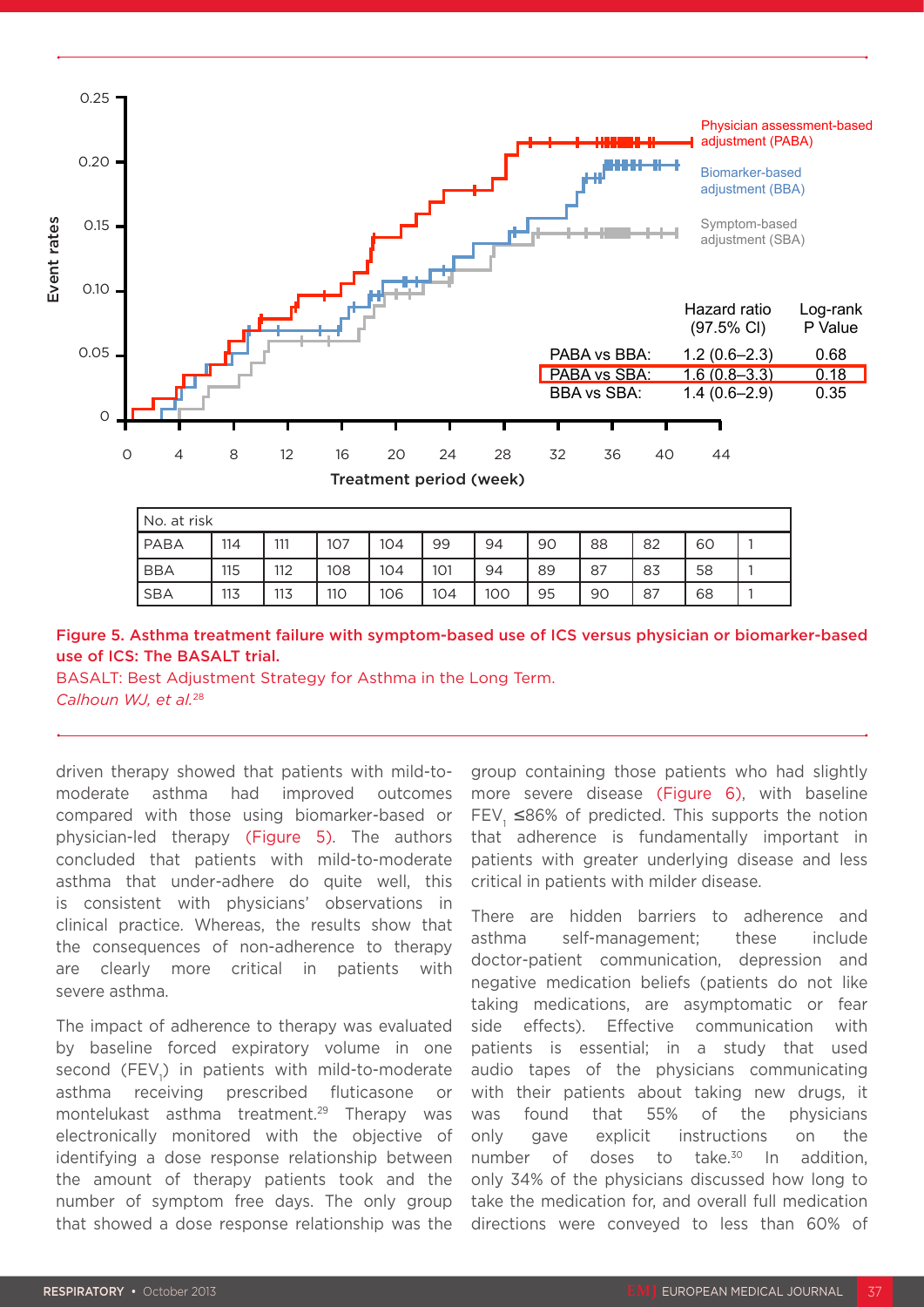

 $\mathcal{L} = \mathcal{L} \mathcal{L} \mathcal{L}$  , where  $\mathcal{L} = \mathcal{L} \mathcal{L} \mathcal{L} \mathcal{L} \mathcal{L}$  , where  $\mathcal{L} = \mathcal{L} \mathcal{L} \mathcal{L} \mathcal{L} \mathcal{L} \mathcal{L} \mathcal{L} \mathcal{L} \mathcal{L} \mathcal{L} \mathcal{L} \mathcal{L} \mathcal{L} \mathcal{L} \mathcal{L} \mathcal{L} \mathcal{L} \mathcal{L} \mathcal{L} \mathcal{L} \mathcal{L} \mathcal$ 

Figure 6. The impact of adherence with therapy on symptoms by baseline FEV<sub>1</sub>. Change in percentage of rescue-free days by mean percent prescribed adherence. *Rand C, et al.*<sup>29</sup>

patients. This highlights the fact that physicians should be explicit on how to use medication.

Beliefs about asthma medications are related to adherence with therapy. This was shown in a study in which parents of asthmatic children were asked their beliefs about asthma medication.<sup>31</sup> The study evaluated the association between what parents thought about therapy and whether the medication was actually taken. The results showed that when parents endorsed the statement 'my child does not need to take asthma medication every day', the child did not take the medication every day. When the parents endorsed the statement 'my child doesn't need as much medication as the doctor prescribed', the parents did not give full medication to their child. Overall, the study showed that when patients have high concerns about taking medication every day they are far more likely to be non-adherent. Therefore, ascertaining the medication beliefs of patients allows physicians to identify who is at risk from non-adherence.

Depression has been identified across every chronic illness as a substantial risk factor for non-adherence. Compared with non-depressed patients, depressed patients are three times more likely to be non-adherent with medical treatment recommendations.<sup>32</sup> In all racial and ethnic populations, patients with low economic status are at increased risk for both depression and poor adherence. $33$  This was shown in a study in the United States that evaluated elderly asthma patients with depression.<sup>34</sup> The results showed that elderly patients with depression were substantially more likely to have poor medication adherence with their controller therapy and were substantially more likely to be hospitalised for asthma. This supports the fact that establishing whether depression is present may indicate whether patients are taking their medication as prescribed.

Adherence should be a component of personalised therapy, which can be accomplished by: 1) creating a paradigm shift and reframing adherence from good patient/bad patient to critical information or valuable clinical data that allow improved patient management; 2) routinely collecting refill data and self-reported adherence data, including behaviour, beliefs and concerns;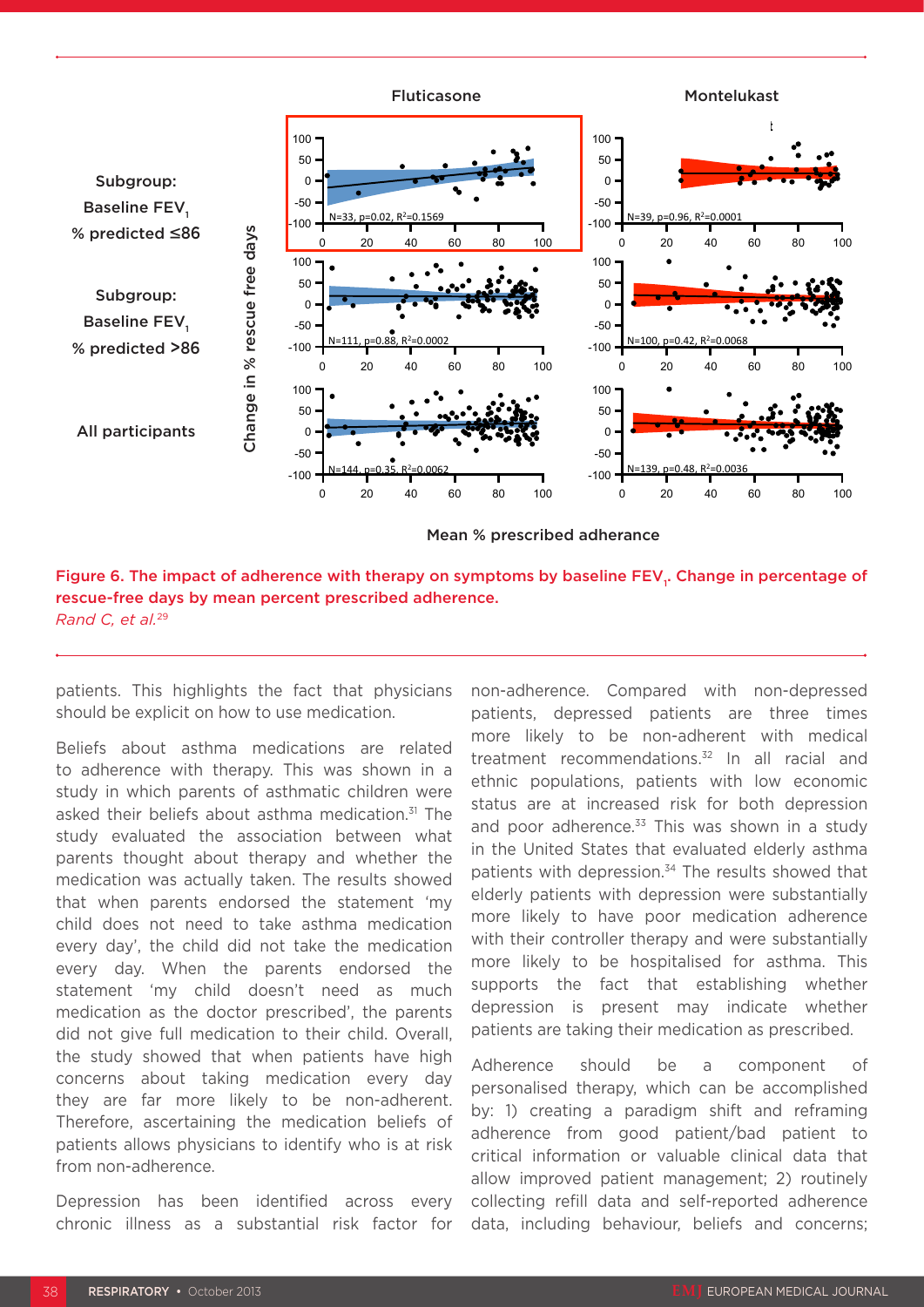3) using patient adherence levels and patterns to identify patient-specific responses to treatment and personal risks of non-adherence; 4) personalising and tailoring asthma therapy not only for the drug, the dosing and the device, but for the adherence expectations in order to best fit each patient's risk, needs and preferences.

Non-adherence with inhaler therapy is common even in severe disease. Across all populations there is clear evidence that adherence is associated with better outcomes. In addition, there is evidence that patients with mild-to-moderate persistent asthma may tolerate lower levels of adherence with minimal impact. Clinicians should work together with their patients to personalise therapy by determining the optimal level of dosing and adherence necessary to effectively control asthma.

### The Various Types of Uncontrolled Asthma

### Richard Dekhuijzen

The primary goal of asthma management is to achieve overall asthma control. Asthma management is aimed at the level of current control and the level of future risk. Current control is defined by symptoms, activity, reliever use, and lung function. Future risk is defined by instability or worsening of the disease, exacerbations and the severity of exacerbations, loss of lung function, and the adverse effects of long-term medication.<sup>23</sup>

The algorithm for assessing the level of asthma control is to check daytime symptoms, limitations of activities, nocturnal symptoms/awakening, need for rescue/reliever treatment, and lung function (PEF, FEV<sub>1</sub>). Levels of control are defined as uncontrolled, partially controlled or controlled. The prevalence of uncontrolled asthma was evaluated in a large telephone survey of asthma patients:<sup>35</sup> the survey found that 95% of patients were uncontrolled. A later study evaluated patients who had a physician's diagnosis of asthma and a prescription for inhaled steroids.<sup>36</sup> The results showed that 51% of these patients were uncontrolled and 21% were partially controlled. Uncontrolled asthma is a huge problem; O'Byrne et al.<sup>37</sup> identified that the areas where problems

occur are: learning abilities in younger children, focused attention, exercise limitation and reduced cardiovascular fitness, increased risk of severe exacerbations, accelerated lung function decline, increases in medical consumption, mortality, and costs.

There are three main categories of uncontrolled asthma. The first category is untreated asthma due to poor availability of diagnostic procedures and/or medication; this is an immense problem in low income countries. The second category is uncontrolled asthma due to inappropriate recognition and/or handling of modifiable factors and comorbidities. The third category is severe asthma with poor asthma control and/or frequent exacerbations, despite high dose ICS and a second controller such as oral corticosteroids (OCS).38 It is important to know the specific cause or causes of uncontrolled asthma in an individual patient as this will initiate individualised nonpharmacological interventions, prevent overprescription and/or overuse of medication, and initiate specific pharmacotherapy.

Several approaches have been suggested to find the cause of uncontrolled asthma, for example Bel et al.39 suggested an algorithm for uncontrolled/severe asthma (Figure 7). If a patient with asthma is uncontrolled despite 500 mcg ICS a day, with or without a long acting beta2 agonist (LABA) it is a concern, and a practical approach to treatment is required. The ABCDE(F) scheme<sup>40</sup> algorithm in uncontrolled asthma can help in the treatment of such patients:

- **A** Is it really (and only) **A**sthma?
- **B** Are all **B**ronchial triggers known?
- **C** Is **C**ompliance optimal?
- **D** Can the patient handle the **D**evice
- **E** Is Every small airway reached?
- **F** Is a specific **Ph**enotype present?
- **A** Is it really (and only) **A**sthma?

There are a lot of diseases that will mimic or overlap asthma, e.g. a viral wheeze in children, emphysema, bronchiectasis, COPD, and chronic cough.41 In addition, there are many suspected alternative or additional diagnoses in adults which are sometimes difficult to distinguish from asthma, e.g. vocal cord dysfunction, recurrent pulmonary embolism, bronchiolitis, Churg-Strauss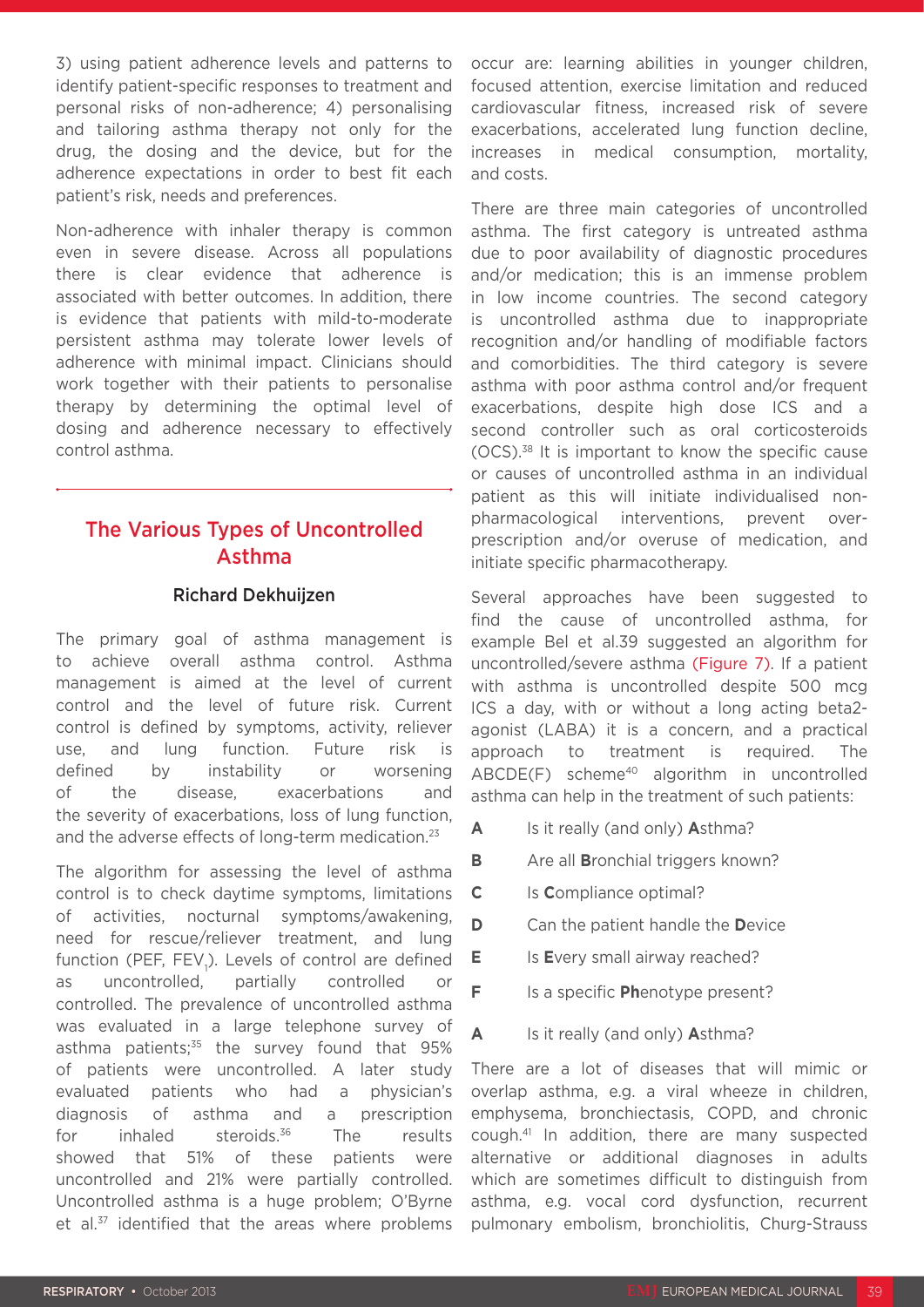

#### Figure 7. An example of an algorithm in case of uncontrolled/severe asthma.

#### NSAID: non-steroidal anti-inflammatory drug.

*Bel EH, et al.*<sup>39</sup>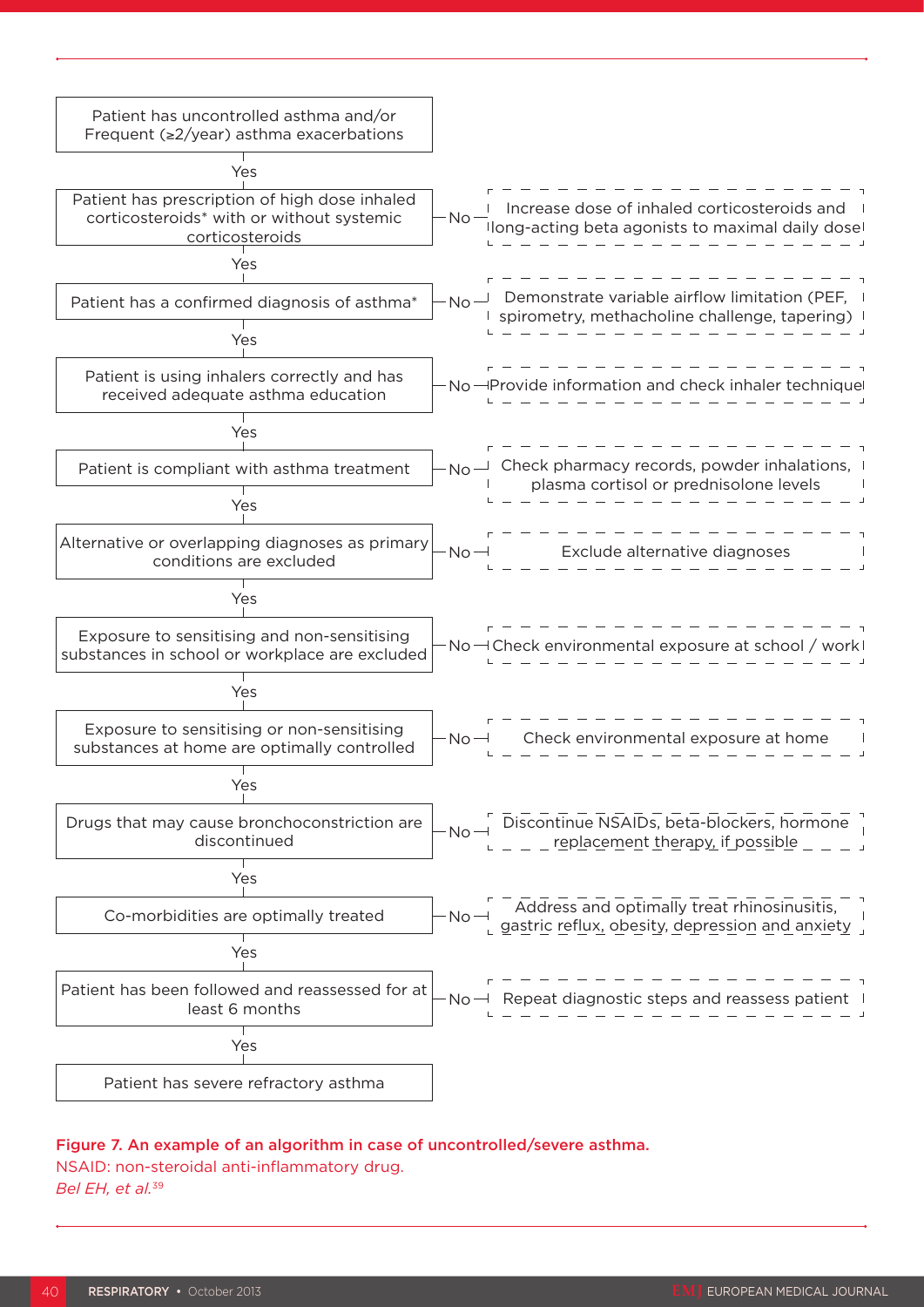syndrome etc.<sup>39</sup> Another consideration is that the asthma patient may have multiple comorbidities. In a study of risk factors of frequent exacerbations in difficult-to-treat asthma patients the frequency distribution of comorbid factors was significantly associated with frequent severe exacerbations.<sup>42</sup> In all patients with frequent exacerbations (n=39), more than one factor (severe sinus disease, gastric reflux, recurrent respiratory infections, psychopathology, or obstructive sleep apnoea) could be detected. In addition to asthma, 12% of the patient population had one comorbid factor, 36% had two comorbid factors and 40% had three comorbid factors. Comorbidities have an impact on outcome and the study showed that patients with >3 exacerbations per year had significantly more prevalent psychosocial dysfunction, severe sinus disease, gastric reflux, or recurrent respiratory infections compared with patients with only one severe exacerbation (p<0.05). This highlights the importance of establishing whether the patient really (and only) has asthma.

### **B** Are all **B**ronchial triggers known?

There are many trigger factors which include: outdoor and indoor allergens, environmental pollutants, toxic fumes, occupational agents, and medication.39 10-15% of adults with asthma have work-related complaints; rhinitis is often the presenting symptom. Over 200 compounds have been associated with work-related asthma; a thorough history is required to enable the possibility of identifying the causative agent. $43$ Some triggers are very well known for example smoking; patients with asthma who are current smokers have less asthma control compared with those who have never smoked or those who are ex-smokers.44

### **C** Is **C**ompliance optimal?

In chronic asthma patients, inhaled medication is in the cluster of the lowest adherence; only 20% to 30% still use their asthma medication as prescribed after 2 years.<sup>45</sup> The consequence of low adherence is less asthma control.<sup>44</sup>

### **D** Can the patient handle the **D**evice?

There are three important issues that need to be considered in order to make an optimal match between the patient and the device: 1) is the patient able to inhale consciously? The

elderly, cognitively impaired, and children should be considered; 2) is the patient able to generate a sufficient inspiratory flow rate? 3) Is the patient able to coordinate well?<sup>46</sup> A patient who demonstrates that conscious inhalation is possible, and has sufficient inspiratory flow and good coordination, can be prescribed almost any device (Figure 8).

### **E** Is every small airway reached?

More attention is being paid to pathology in the small airways in patients with asthma. In the bronchioles, the patency of the small airways is significantly reduced in patients with asthma.<sup>47</sup> Closing volume (CV) and closing capacity (CC) are parameters for airway closure and air trapping, and thus measure small airway patency. Severe asthmatic patients with recurrent exacerbations (unstable asthma) have increased CV and CC compared with equally severe but stable asthmatic control patients, even in well-controlled episodes. Patients with recurrent exacerbations are prone to earlier airway closure and are at risk for excessive airway narrowing.48 This suggests that airway closure at relatively high lung volumes but clinically stable conditions might be a risk for severe exacerbations in asthmatic patients.

Patients with less severe asthma (step 2, 3 and 4) have abnormal values of peripheral airway resistance. A study that assessed small-airways disease using alveolar nitric oxide (NO) and impulse oscillometry in asthma and COPD showed that 64-70% of step 2, 3 and 4 asthmatic patients were shown to have abnormal patency of the small airways.<sup>49</sup> This indicates that even in relatively mild disease, there is small airway involvement and this should be considered in terms of its contribution to the severity and lack of control in these patients. In patients with mild asthma, bronchial NO is not correlated with asthma control. However, asthma control and alveolar NO demonstrate a statistically significant relationship.50 This suggests that inflammation in the periphery of the lung may contribute to less control of asthma. The involvement of the small airways is difficult to assess in clinical practice. If an assessment of the history of the patient's asthma is made, bronchial triggers excluded, compliance confirmed, and the device is satisfactory but there is still uncontrolled asthma, it may indicate small airway involvement. A suggested treatment would be to give an ICS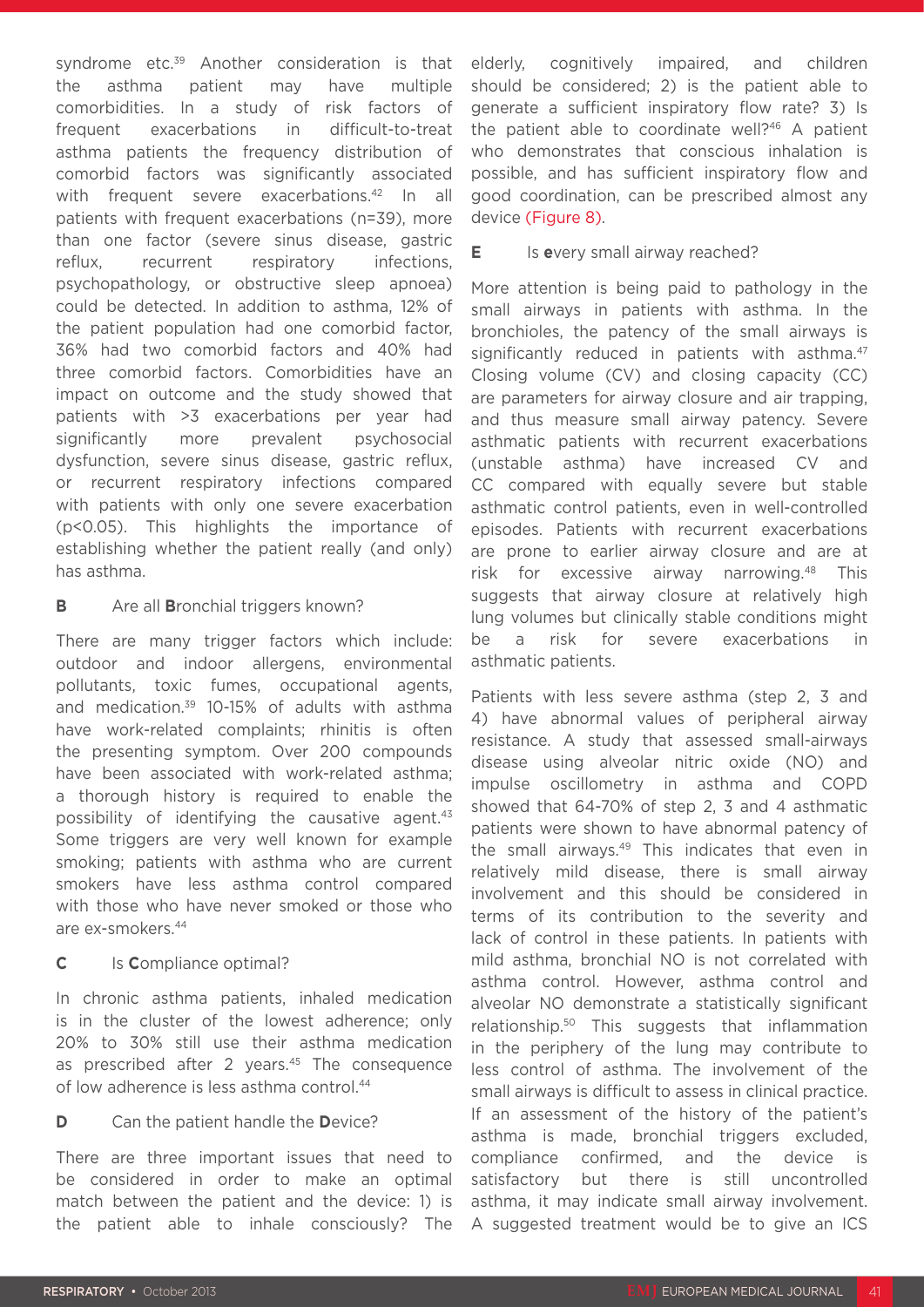

Figure 8. Inhaler therapy for adults with asthma: can the patient handle the device? pMDI: pressurised metered-dose inhaler; DPI: dry powder inhaler. *Dekhuijzen, PN.*<sup>46</sup>

with asmall particle size for 3 to 6 months, if the treatment is successful, the patient will indicate an improvement signified by fewer complaints, more exercise capacity and fewer exacerbations.

### **F** Is a specific **Ph**enotype present?

Asthma is driven by T helper 2  $(T_42)$  (in children this includes allergic asthma, exercise-induced asthma and aspirin-exacerbated respiratory disease) and non-T<sub>1</sub>2 phenotypes (in adults this includes very late-onset asthma in women, obesity-associated asthma, smoking-associated neutrophilic asthma, smooth muscle mediated paucigranulocytic asthma).51 The phenotype may have therapeutic consequences. There is a difference between phenotypes and their response to therapy, for example the phenotype 'early-onset allergic' is corticosteroid responsive which is  $T_1$ 2 targeted and is relatively easy to treat. Conversely, the treatment of adult onset obesity-related asthma is more difficult because there is a lack of  $T<sub>u</sub>2$  and the target for therapy is less clear. This type of asthma is responsive to weight loss, antioxidants and possibly hormonal therapy.

In summary, uncontrolled asthma occurs frequently and is a huge problem for the patients. There is a wide spectrum of causes of uncontrolled asthma and it is of great importance that the cause of uncontrolled asthma is found in individual patients. Several of the causes of uncontrolled asthma can be handled by non-pharmacological interventions. There are specific phenotypes where specific pharmacological interventions are indicated.

### Severe Asthma: The Role of IL-5

### Michael Wechsler

There is a huge proportion of the asthma population that remains poorly controlled. This is mainly due to poor inhaler technique and poor adherence. New options are required and many different therapies are being developed which will become available within the next decade. The main goal in the treatment of asthma patients is to optimise their asthma management. It is clear that adherence and inhaler technique need to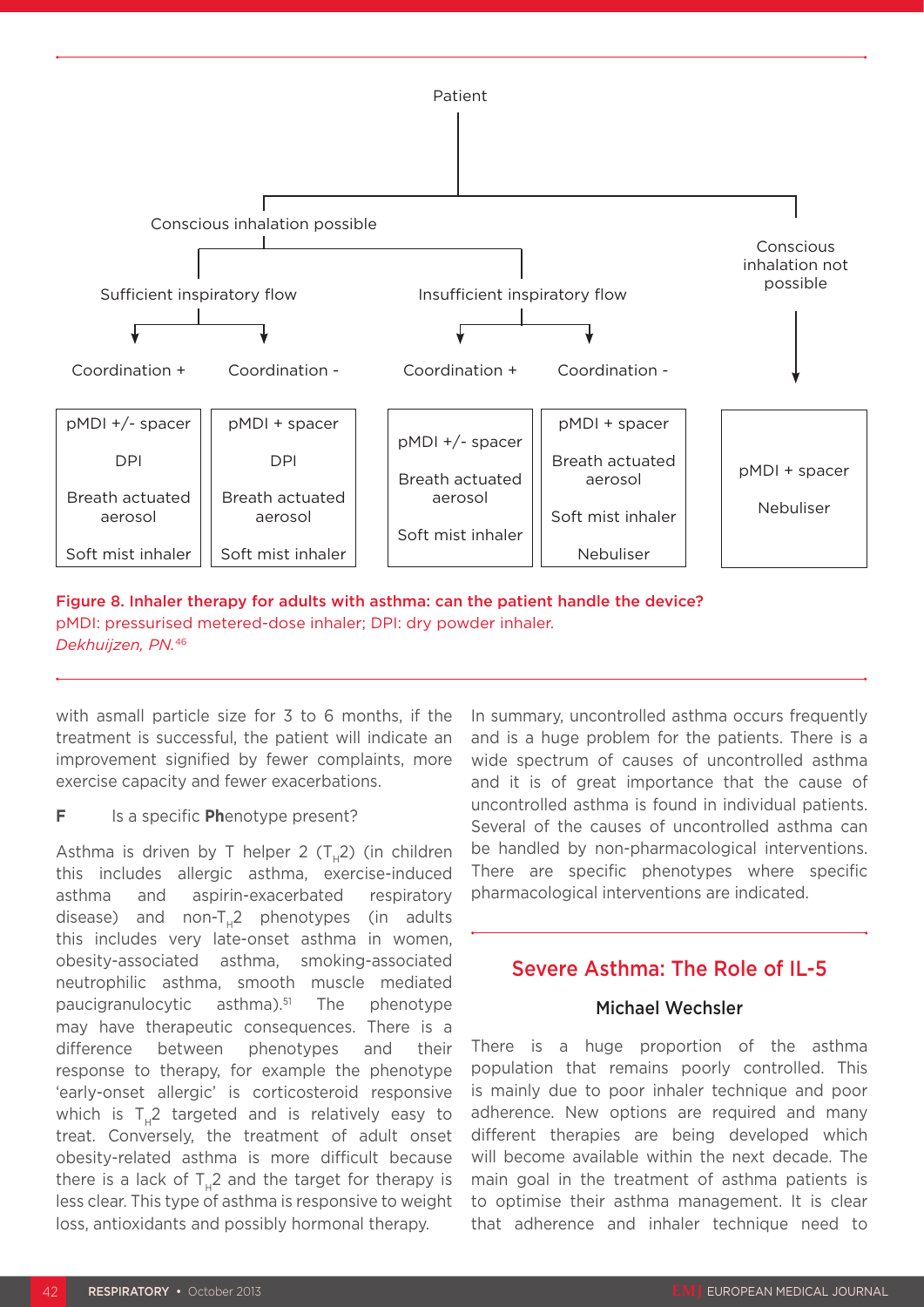be addressed, but additional new therapies need to be developed to help in the management of these patients.

The national Asthma Education and Prevention Program (NAEPP) 2007 guidelines<sup>52</sup> for the management of asthma recommend escalation of therapy in patients who are poorly controlled. This means that as patients become increasingly inadequately controlled, doses of corticosteroids are increased and long acting beta-agonists, leukotriene modifiers and anti–immunoglobulin E (IgE) are added to the treatment regimen. However, despite these recommended measures and the use of the current therapies for asthma (short-acting beta-agonists, LABA, ICS, leukotriene modifiers, anti–IgE, systemic steroids, immunotherapy, anticholinergics [short-acting], and ipratropium), asthma control remains poor. The question is 'what to do next?'

The underlying pathophysiology of asthma denotes the specific cellular elements that need to be targeted; these are the mast cell, basophil, eosinophil, neutrophil, macrophage, dendritic cell, lymphocyte, and fibroblast, all of which are involved in asthma pathogenesis. One of the key cells involved in asthma pathogenesis is the eosinophil. Eosinophilic cytokines contribute to the chronic inflammatory process, in addition they have an interrelationship with other cells (epithelial, basophil, smooth muscle, mast, endothelial and neutrophil). Eosinophilic cytokines contribute to the activity, dysregulation and protonation of all the other cells that contribute to asthma pathogenesis. A number of cytokines released by eosinophils have autocrine growth-factor activities. These cytokines, Regulated on Activation, Normal T cell Expressed and Secreted (RANTES), IL-3, IL-5, and granulocyte-macrophage colony stimulating factor (GM-CSF), create a feedback loop for eosinophil expansion and activation. IL-5 is especially important in asthma and facilitates the maturation, activation and degranulation of eosinophils. In addition, IL-5 enhances the longevity of eosinophils by inhibiting apoptosis.<sup>53</sup> Other cytokines produced by human eosinophils that may have activities in acute and chronic inflammatory responses include IL-1, IL-6, IL-8, Tumour necrosis factor alpha (TNF- $\alpha$ ), and both transforming growth factors (TGF), TGF- $\alpha$ and TGF- $β.^{54}$ 

The effector functions of eosinophil-derived cytokines are tissue repair and remodelling, innate

immune cell interactions with mast cells, modulation of adaptive immunity, autocrine regulation, effects on nerve cells, and angiogenesis.55 Eosinophils and their cytokines play a large number of roles in many of these different features of asthma.

There is a substantial amount of evidence linking eosinophils to asthma. It has been shown that there are increased numbers of eosinophils in symptomatic allergic asthma patients,<sup>56</sup> whether it is in the blood, the sputum or the tissue. Patients with airway hyper-responsiveness and airway limitation are associated with increased numbers of eosinophils. Understanding the role of eosinophils in the management of asthma is essential because treatments that decrease eosinophil numbers, whether it is systemic steroids, inhaled steroids, leukotriene modifiers, or IL-5 targeted therapy, result in improvement in asthma control.

Castro et al.<sup>57</sup> studied bronchial biopsies taken before and after treatment in 25 subjects with moderate persistent asthma. The subjects were treated for 30 days with inhaled fluticasone propionate (1760 µg/day) followed by a withdrawal period that lasted until peak expiratory airflow decreased by 25% and  $FEV<sub>1</sub>$  by 15%, or 6 weeks elapsed. The results showed that the number of eosinophils in the bronchial biopsies was increased by glucocorticoid withdrawal in both groups. This suggests that eosinophils play an important role in the inflammatory pathway. Similarly, allergen challenges result in increased eosinophils, this was demonstrated in a study of patients who underwent an allergen challenge.<sup>58</sup> The results showed that patients were shown to have a significant increase in sputum eosinophils after the allergen challenge compared with before the allergen challenge.

It has been suggested that asthma can be classified phenotypically as eosinophilic or non-eosinophilic.59 It is estimated that 40-60% of asthma is in the eosinophilic subset,<sup>60</sup> and this number would probably increase significantly if corticosteroids were withdrawn. It has been shown that the severity of symptoms is increased in patients with eosinophilic asthma<sup>61</sup> and in those that have persistent eosinophilia despite the use of corticosteroids. Exacerbations are associated with sputum eosinophilia; Jatakanon et al.<sup>62</sup> studied the effect of changes in airway eosinophils in 15 patients with stable asthma. Mild exacerbations were induced in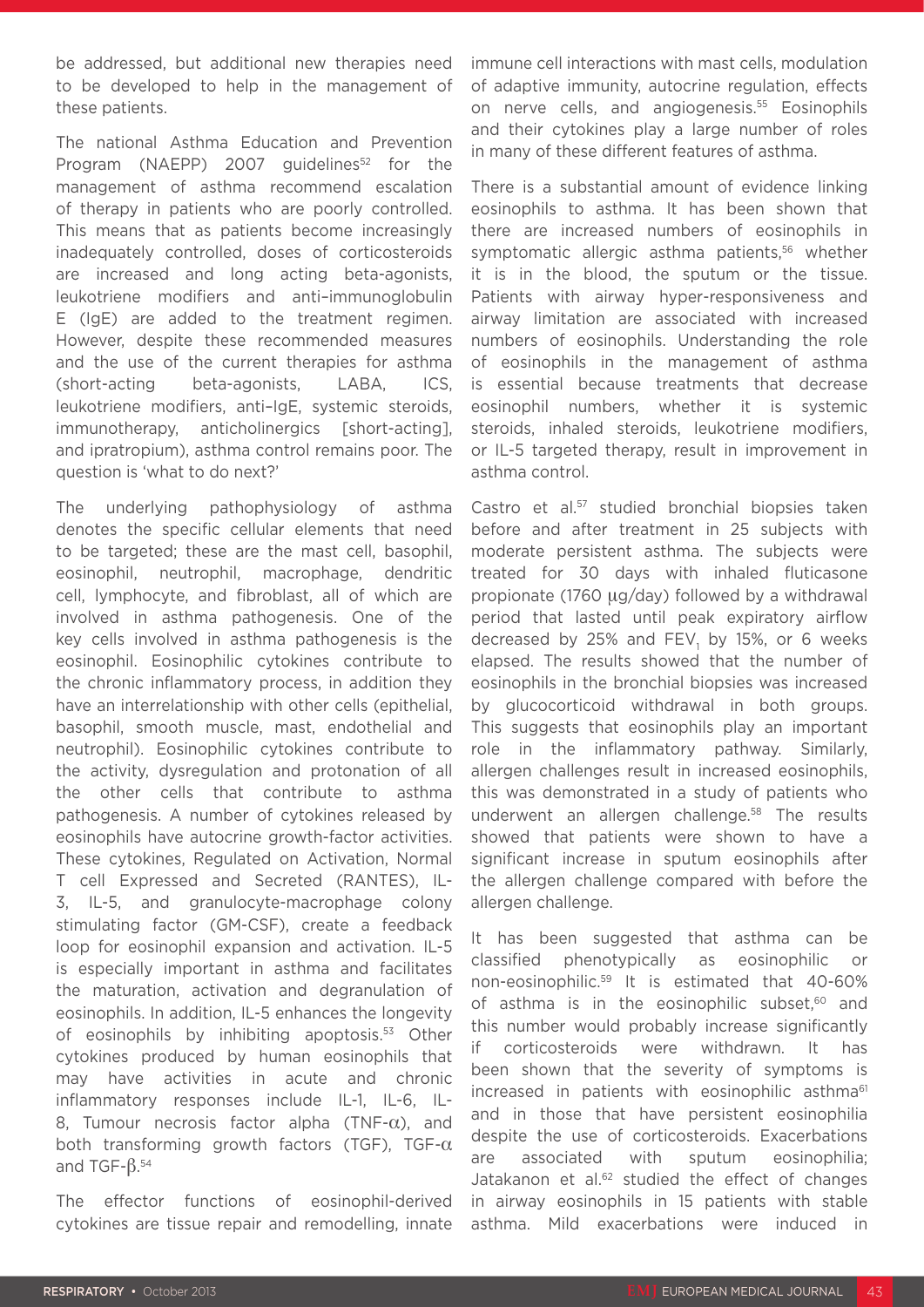the patients with stable asthma controlled with medium to high-dose ICS. The only significant difference between these two groups at baseline was a higher baseline sputum eosinophil count in subjects with subsequent exacerbations (p<0.05). Eosinophilia correlated with decreased lung function (PEF and FEV<sub>1</sub>) and an increase in NO in these patients.

Further studies have shown the role of eosinophilia in poorly controlled asthma patients, Green et al.<sup>63</sup> studied 74 patients with moderate to severe asthma allocated randomly to management either by standard British Thoracic Society asthma guidelines (BTS management group) or by normalisation of the induced sputum eosinophil count and reduction of symptoms (sputum management group). The sputum eosinophil count was 63% (95% CI 24–100) lower over 12 months in the sputum management group than in the BTS management group (p=0.002). Patients in the sputum management group had significantly fewer severe asthma exacerbations than patients in the BTS management group (35 vs 109; p=0.01) and significantly fewer patients were admitted to hospital with asthma (1 vs 6, p=0.047). There were no differences between the groups in the average daily dose of inhaled or OCS. A treatment strategy directed at normalisation of the induced sputum eosinophil count as an inflammatory surrogate count reduces asthma exacerbations and admissions without the need for additional anti–inflammatory treatment. A similar study analysed data obtained from 164 subjects with mild to moderate asthma compared the effects of continued ICS use with the effects of a switch to salmeterol or placebo.<sup>64</sup> The study demonstrated that sputum eosinophils guided treatment strategy resulted in a 48% reduction in ICS therapy.

There are several potential eosinophil selective targets: chemoattractant receptor-homologous molecule expressed on  $T<sub>H</sub>2$  cells (CRTH2), mucin-like hormone receptor 1 (EMR-1), Siglec-8, chemokine receptor type 3 (CCR3), and IL-5 (Figure 9). 65 There is also the group of corticoid receptors, all of which are potential targets that could reduce the number of eosinophils in the airway.

IL-5 binds to a heterodimeric cell surface receptor comprising an alpha chain specific for IL-5 (IL- $5R\alpha$ ), and a beta chain that is shared with the IL-3 and GM-CSF receptors ( $βc$ ). IL-5Rα is expressed on eosinophils and their precursors, basophils,



Figure 9. Potential eosinophil selective targets. CCR3: C-C chemokine receptor type 3; EMR-1: mucin-like hormone receptor 1; CRT: chemoattractant homologous receptor; GR: glucocorticoid receptor. *Wechsler ME, et al.*<sup>65</sup>

bronchial smooth muscle cells and murine B1 lymphocytes.66 IL-5 promotes the intramedullary eosinophilopoietic development of eosinophil precursors to mature eosinophils and releases stored mature eosinophils from within the marrow.

IL-5/eosinophils may have a major role in asthmaassociated remodelling. IL-5 is a major regulator of eosinophil proliferation and maturation. Cho et al.67 sensitised wild-type (WT) and IL-5–deficient (IL-5 knock out [KO]) mice to ovalbumin (OVA), and challenged by repetitive administration of OVA for 3 months. WT mice had a significant increase in the number of peribronchial cells staining positive for major basic protein and TGF-β. In contrast, IL-5–deficient mice had a significant reduction in thenumber of peribronchial cells staining positive for major basic protein, which was paralleled by a similar reduction in the number of cells staining positive for TGF-β, suggesting that eosinophils are a significant source of TGF-β in the remodeled airway. OVA challenge induced significantly higher levels of airway epithelial Vβ6 integrin expression, as well as significantly higher levels of bioactive lung TGF-β in WT compared with IL-5–deficient mice. Increased airway epithelial expression of Vβ6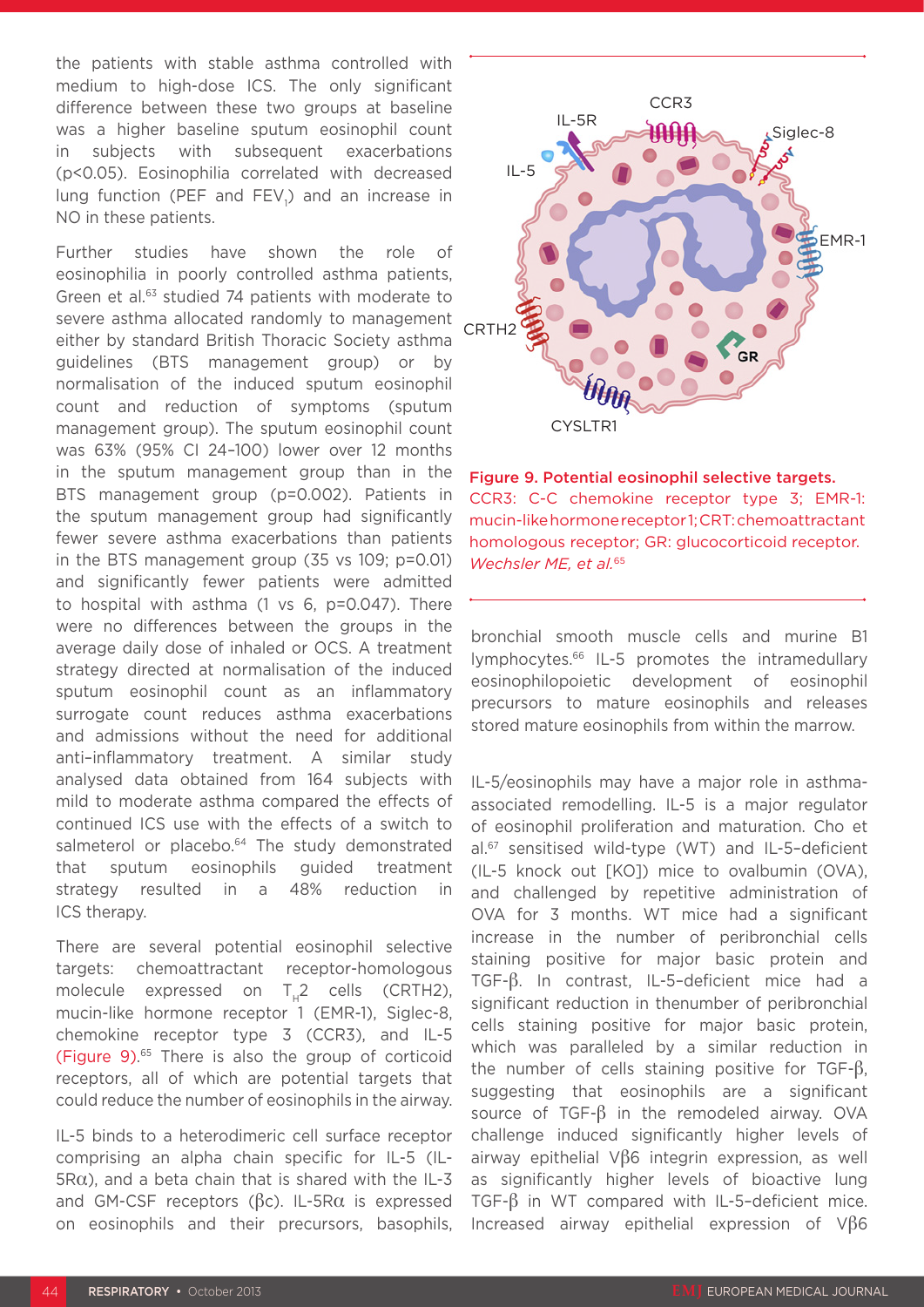integrin may contribute to the increased activation of latent TGF-β. The IL-5 KO mice had significantly less peribronchial fibrosis (total lung collagen content, peribronchial collagens III and V) and significantly less peribronchial smooth muscle (thickness of peribronchial smooth muscle layer, smooth muscle actin immunostaining) compared with WT mice challenged with OVA. This indicates that IL-5, eosinophils and TGF-β appear to have an important role in airway remodeling.

Blocking IL-5 may significantly contribute to the management of asthma. There are at least three anti–IL-5 drugs in development: mepolizumab, reslizumab<sup>68</sup> and benralizumab.<sup>65</sup> These therapies target IL-5 (benralizumab targets the IL-5 receptor specifically); their mode of action is that they neutralise IL-5 and or have cytotoxic effects in the cells. The effects of the therapies are mainly a decrease in eosinophil counts and a decrease in eosinophil activation in the tissue, their aim is to improve asthma control.

In pre-clinical studies, reslizumab was administered to allergic mice resulting in pulmonary



Blood eosinophil counts after IV administration of placebo (N=8) (squares) or reslizumab at 0.3 mg/kg (N=6) (triangles) or 1.0 mg/kg (N=12) (inverted triangles)

Figure 10. The effects of reslizumab on blood eosinophil counts. *Kips JC, et al.*73

eosinophilia inhibition, and an anti–inflammatory effect was observed.<sup>69</sup> The anti-inflammatory activity is additive with oral prednisolone. In ovalbumin-sensitised guinea pigs reslizumab was administered before OVA challenge and resulted in the decrease of pulmonary eosinophilia and hyper-reactivity.69 In addition, it significantly inhibited bronchoconstriction.70

In humans, Leckie et al.<sup>71</sup> showed that anti-IL-5 therapy resulted in a reduction of blood eosinophil count. 2-5 mg/kg and 10 mg/kg doses of anti–IL-5 caused a reduction in eosinophils that was sustained for up to 16 weeks, whereas placebo did not result in the reduction of eosinophils. It was also demonstrated that anti– IL-5 therapy resulted in a reduction of sputum eosinophil counts; significant reductions were seen in the 10 mg/kg anti–IL-5 group compared with placebo at 9 days and 30 days. The problem was that anti–IL-5 did not improve lung function in this study.72 These were broad studies that looked at all asthmatics and did not stratify them according to baseline eosinophilia. Although there was a reduction in blood and sputum eosinophils there was no change in airway late phase reactivity to allergens, no change in lung function and no change in asthma symptoms.

It is becoming increasingly recognised that a wide group of asthmatics is not the most ideal study population. This is because asthmatics are heterogeneous, which indicates that different endotypes of asthma should be studied. This suggests that IL-5 therapy needs to be targeted at identified potential responders, and these should be stratified accordingly.

Kips et al.<sup>73</sup> studied anti–IL-5 in severe persistent asthma. Four different doses (0.03 mg/kg; 0.3 mg/kg; 0.1mg/kg; 1.0 mg/kg) of reslizumab versus placebo were given to 32 patients. The results showed there was a shortlived decrease in blood eosinophil count after the 0.3 mg/kg dose (52.5% reduction at 48 hours). There was a more pronounced response to reslizumab 1.0 mg/kg, remaining significant to 30 days post-treatment (p=0.05 versus placebo) (Figure 10). There was a substantial variability in sputum eosinophil counts, but no consistent changes over time were observed in any of the treatment groups. A trend towards increased  $\mathsf{FEV}_1$  was observed, with significant improvement at 24 hours with the 0.3 mg/kg dose (p=0.019 versus placebo). No significant changes in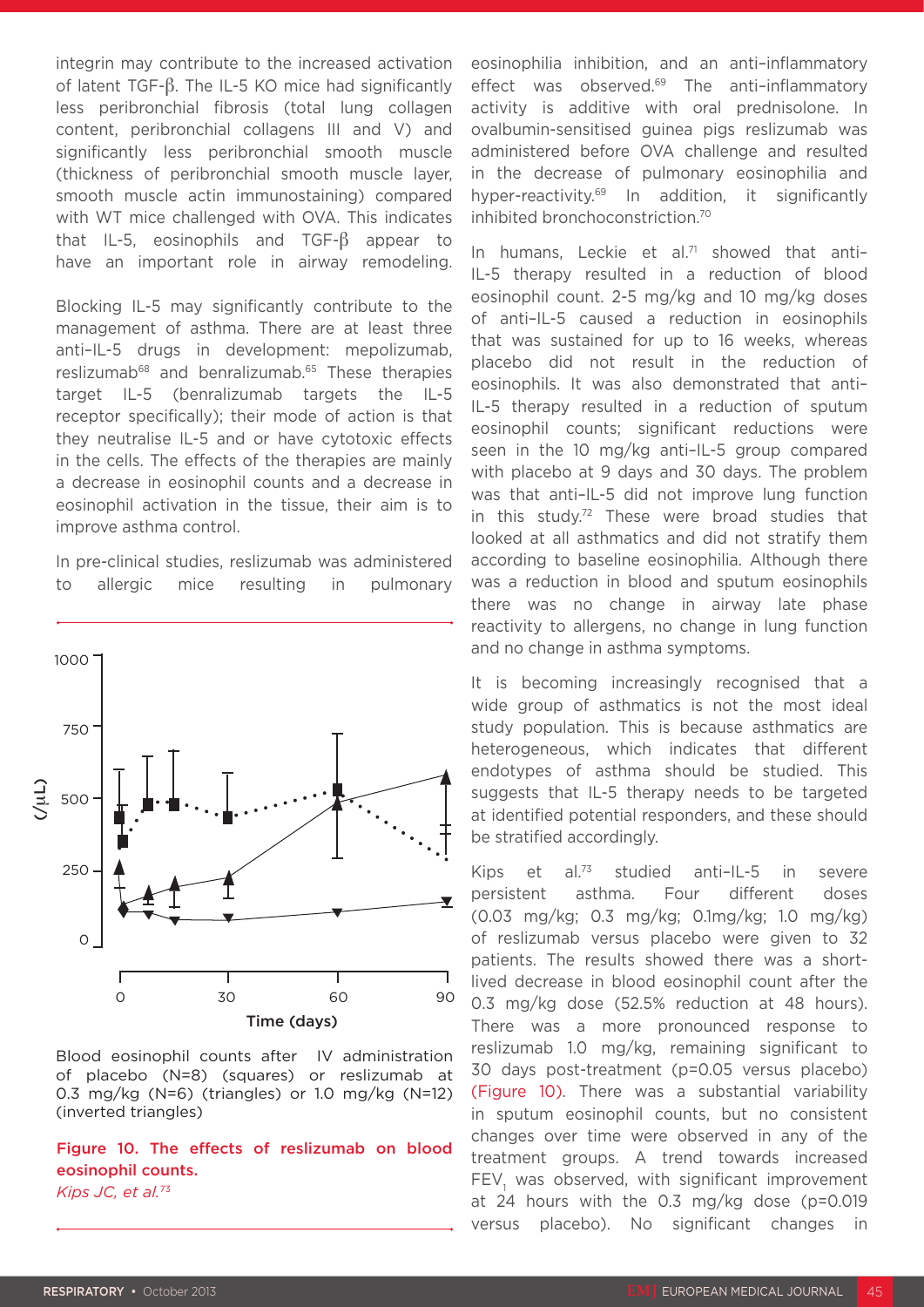FEV<sub>1</sub>/FVC (forced vital capacity) ratio, peak flow, symptom score, or physician-evaluated overall condition were seen. Although there were no changes in peak flow or symptom score, it was thought that if stratified grouping was improved in larger patient populations, and as dosing regimens advance, it is possible that improvements in peak flow and symptom score would be seen.

In a further study, reslizumab was evaluated in poorly controlled eosinophilic asthma patients.74 This Phase II, placebo-controlled, double-blind study randomised 106 patients with eosinophilic asthma who had ≥3% eosinophils at screening. Reslizumab at a 3 mg/kg dose was compared with placebo (IV dosing at weeks 0, 4, 8, and 12). The mean change in the asthma control questionnaire (ACQ) showed an improvement in the reslizumab group of -0.7 versus -0.3 in the placebo group (p=0.0541) (Figure 11). In addition, there was an improvement of ≥0.5 in ACQ scores in 59% of patients receiving reslizumab, versus 40% in the placebo group (odds ratio 2.06; p=0.0973), and a greater change from baseline in patients with nasal polyps of -1.0 in the reslizumab group compared with –0.1 in the placebo group (p=0.012). The mean

change in  $\text{FEV}_1$  was -0.08 in the placebo group compared with +0.18 in the reslizumab group (p=0.0023). The sputum eosinophil count was reduced by 95.4% in the reslizumab group compared with 38.7% in the placebo group (p=0.0068), and the reduction from baseline in blood eosinophil count was significantly greater in the reslizumab group (p<0.0001). Asthma exacerbations were reported in 8% of patients receiving reslizumab compared with 19% of those receiving placebo (p=0.0833), showing over a 50% reduction in asthma exacerbations in the reslizumab group.

A randomised trial of mepolizumab versus placebo in 20 patients with sputum eosinophilia and asthma symptoms despite prednisone, resulted in a significant reduction in exacerbations in the mepolizumab group compared with placebo (p=0.002).<sup>75</sup> In addition, there was a significant reduction in steroid dose (84% reduction in the mepolizumab group compared with 48% in the placebo group), there was a sustained benefit for 8 weeks of reduced eosinophils, and there were no serious adverse events. Another study evaluated mepolizumab and exacerbations of refractory eosinophilic



Figure 11. The efficacy of reslizumab on ACQ score. *Castro M, et al.*74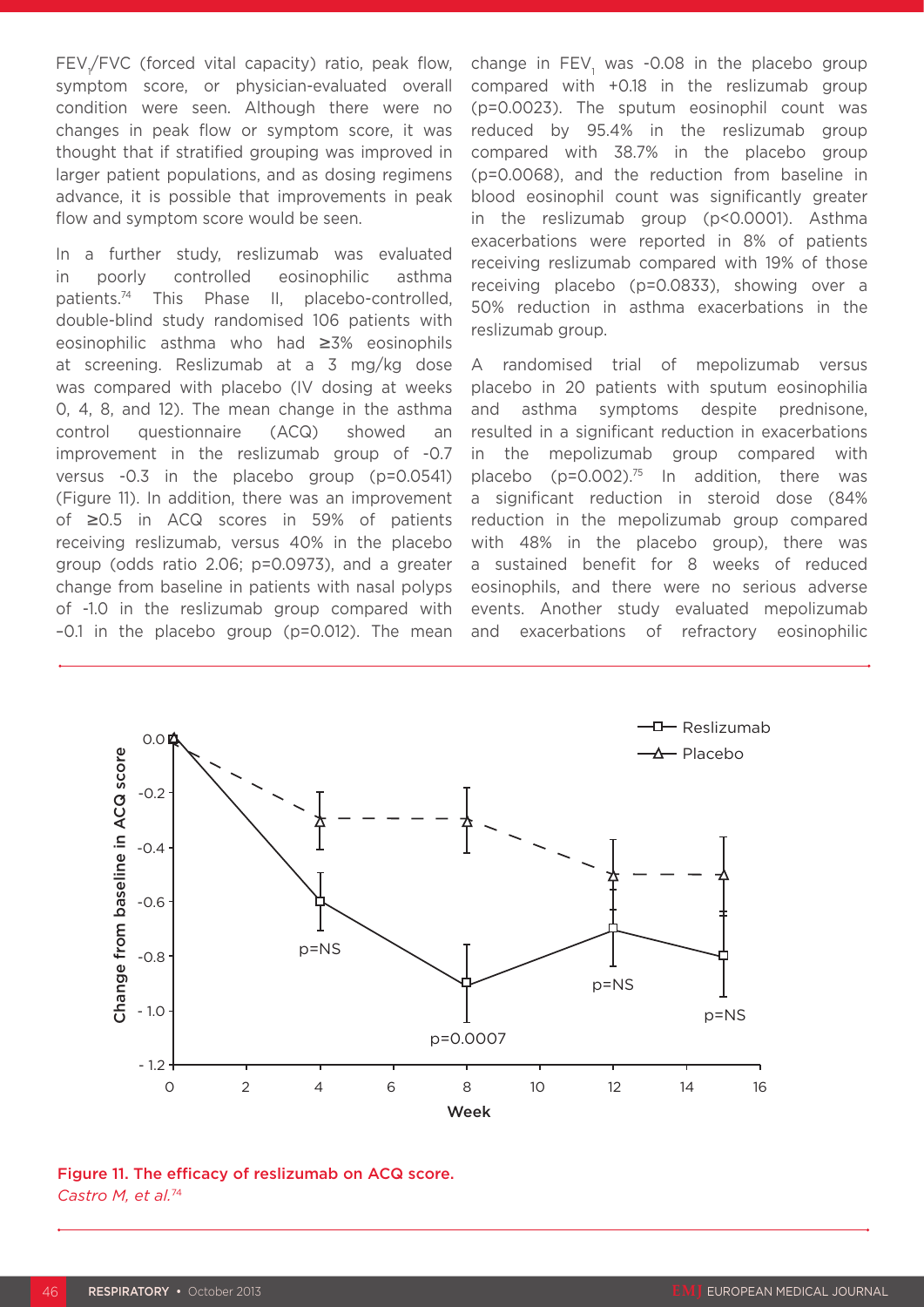asthma in 61 patients.<sup>76</sup> The patients were treated with mepolizumab or placebo for 12 months. The results showed that there was a significant reduction in exacerbations in the mepolizumab group compared with placebo; the cumulative number of exacerbations at month 12 was 57 versus 109, respectively. No effect on lung function, symptom scores or NO was seen. The results of this study are supported by another study, which found the total number of exacerbations over time was reduced with mepolizumab compared with placebo.<sup>77</sup> Patients with sputum eosinophils >3%, or fractional exhaled NO >50, or blood eosinophils >300, received 75,250 or 750 mg of mepolizumab or placebo. The results showed a significant reduction in asthma exacerbations in all three of the doses given (Figure 12). There were no effects on FEV<sub>1</sub>, ACQ or in the AQoL. However, the reduction of the number of exacerbations equated to 50% per patient per year and this demonstrates a clinically important outcome.

Based on the studies that have been published to date, it has been shown that anti–IL-5 therapy is more likely to benefit patients with eosinophilic asthma. This group of patients not only shows a decrease in sputum eosinophilia but also an improvement in FEV<sub>1</sub> as well as an improvement in asthma control, and more importantly a decrease in exacerbations. Anti–IL-5 has been shown to be well tolerated with a similar percentage of patients with adverse events as placebo; the most commonly reported adverse events are headache, fatigue and nasopharyngitis.74

In the majority of the studies that have been done, eosinophilic asthma has been defined as persistent sputum eosinophils ≥2.5–3%.78 Sputum cell count has been relied on because it is a valid, repeatable and responsive metric that is specific and comprehensive. Sputum cell counts have been independently evaluated in 18 different research laboratories across four continents. The



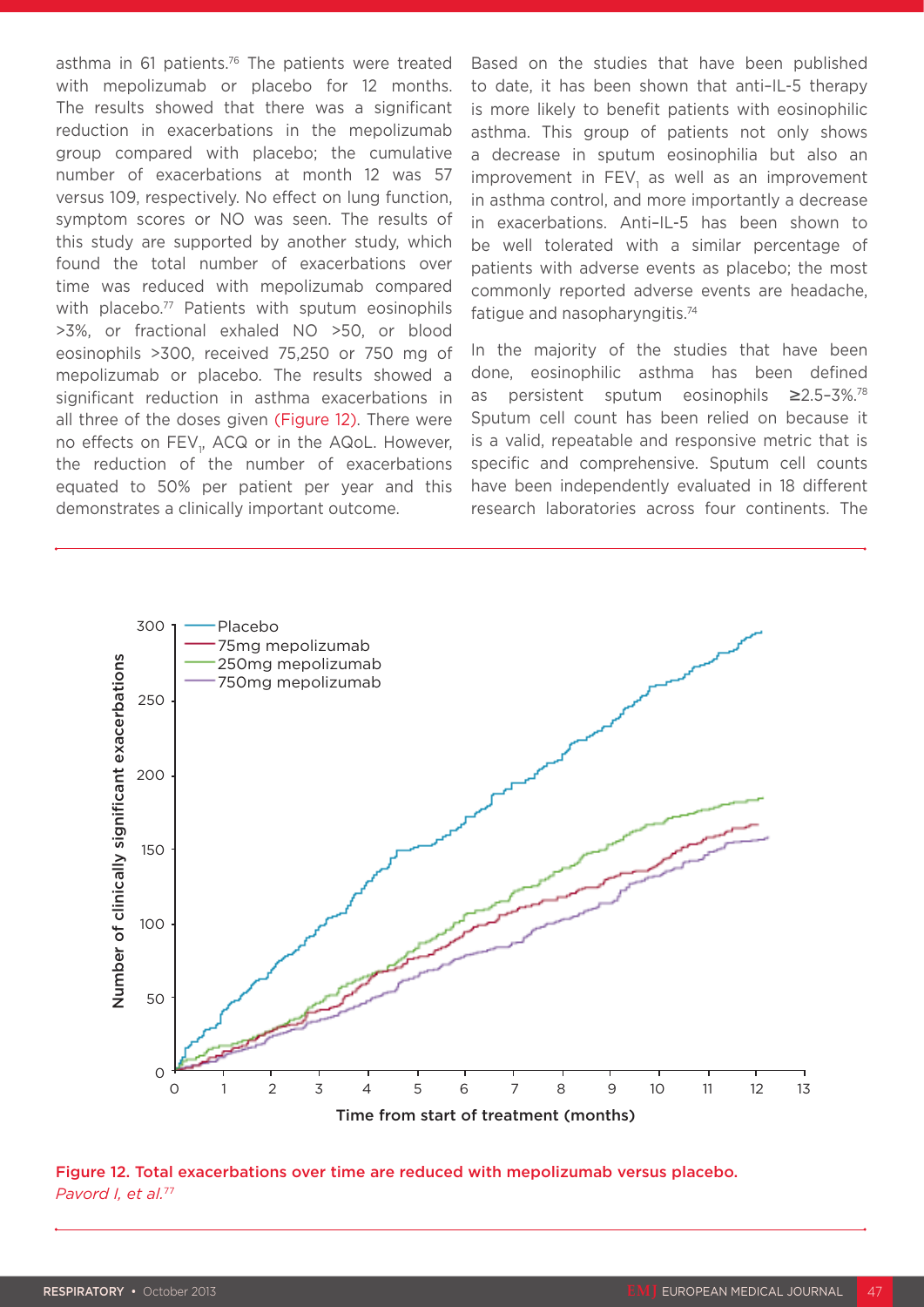process for measuring sputum cell counts requires some training but produces excellent results.

In the persistent eosinophil phenotype, key metrics have shown that if patients are selected based on screening of eosinophils, good results are achieved. This has been illustrated in two studies that did not screen eosinophils in patients; in one study only 5% of the patient population had  $>3\%$  eosinophils<sup>73</sup> and in the other, only 30% of the patient population had >3% eosinophils;73 consequently, these studies did not demonstrate success with anti–IL-5 therapy. However, in studies with patients who have >3% eosinophils,74-76 success has been demonstrated with this therapy.

The current gold standard in the diagnosis of eosinophilic asthma is sputum eosinophilia. The utilisation of blood eosinophilia is being considered as a marker and a metric because it is widely available and is a Food and Drug Administration standard. In the future it is hoped that other sputum biomarkers can be used to

help identify responders and non-responders to anti–IL-5 therapy.

Anti–IL-5 is effective in reducing eosinophilia in blood and sputum. This has been established by improvements in lung function being apparent in patients with eosinophilic asthma. In addition, trends towards improved asthma control have been observed, with more pronounced effects being seen in patients with eosinophilic asthma and nasal polyps. Anti–IL-5 is well tolerated with a similar adverse event profile to placebo. Despite the fact that there are many other therapies available, newer therapies are required. Problems with adherence and inhaler technique require solving, and other ways to manage patients need to be identified. Accordingly, new therapies are required, and anti–IL-5 is a new therapy that appears to be effective, it targets a variety of different cells and makes biological sense. The future development of anti–IL-5 therapy provides an exciting option for the management of asthma patients.

### Panel discussion

#### Question: Why were sputum tests used when there are much easier and cheaper alternatives?

Michael Wechsler: The reason that sputum eosinophils were selected is because 1) eosinophils in sputum are in the compartments of interest. 2) There hasn't been a correlation between blood eosinophils and a response to therapy. It has been investigated, and, while in some patients' blood eosinophils there is a good response, not everyone with high blood eosinophils is necessarily a responder. Patients with low blood eosinophils do have higher sputum eosinophils because sputum is in the compartment of interest. I do think it is important to try and develop a simple assay; sputum is more difficult than the blood test. However, the more we do these kinds of studies the easier they will get, and certainly some people would argue that sputum is, in some ways, less invasive; you just spit into your pallet, and this maybe another reason for this approach. But we require a measure that predicts responsiveness whether it be in blood, sputum or urine.

#### Question: Which are better: leukotriene modifiers or an anti–IL-5?

Michael Wechsler: Leukotriene modifiers are effective therapies in patients with mild-to-moderate asthma and they do have some mild anti–eosinophilic properties. But in general you cannot use eosinophilia as a predictor of response to leukotriene modifiers, and the degree of benefit that has been seen with leukotriene modifiers compared with that seen with anti–IL-5 in patients, who are already on ICS and a LABA, is not to the same degree. So while leukotriene modifiers have beneficial properties and do have some anti–eosinophil effects they are not to the same degree as anti–IL-5.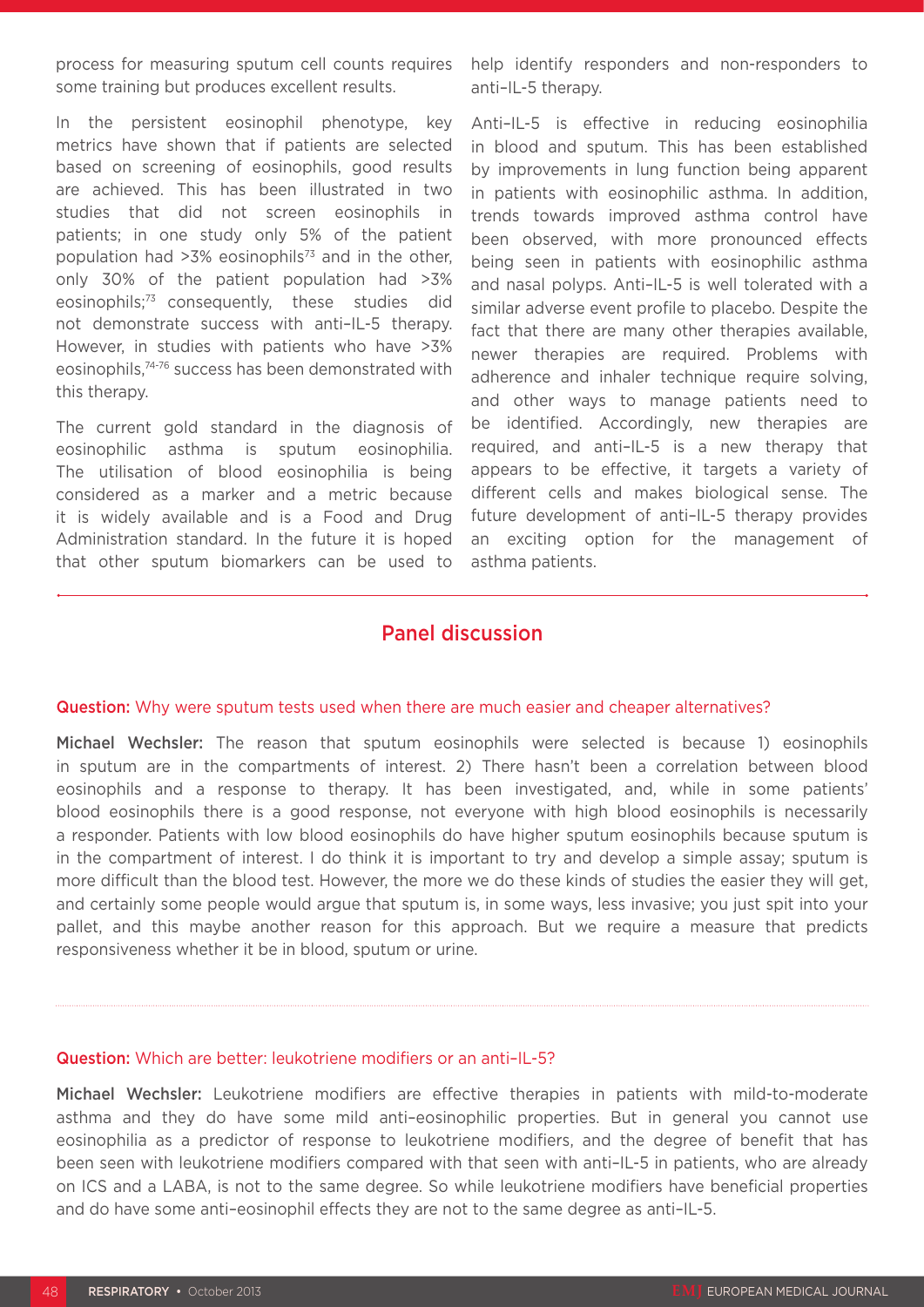### Question: What do the other speakers think about anti–IL-5 therapy?

Cynthia Rand: So why would somebody who looks at adherence comment on this? Well I will make two comments and listen for a response. The first is that this is directly observed therapy, treatment where you confirm having received the treatment has been shown in other therapies to have a dramatic effect on outcome. So a study has not yet been done that actually teases out the difference between directly-observed therapy in this population, where you have matched and observed doses of inhaled steroids versus one of the biologics. So it raises a question for me as to what extent that is a contributor to outcome. And the second is the limitation we know we have in people who are nonadherent, the eosinophil count also goes up, so the question is to what extent in the studies that have been done have they sufficiently, that is really sufficiently, screened out non-adherence as a contributing cause for the increased eosinophils? So I think it is a really intriguing and promising area and clearly I absolutely agree it has had some impact on some populations, but what is a little less clear to me is whether or not it has actually provided a different way of delivering therapy to a population that was underadherent in the first place.

J. Christian Virchow: From a clinical perspective, if you see patients who have eosinophilia, these are the ones that are easy to treat, and I would imagine that the number of patients with asthma who are difficult to treat usually lie in the high eosinophil range. These patients are not huge in numbers, but I do see a very clear need for these therapies in more complicated cases, such as allergic bronchopulmonary aspergillosis, where these patients have loads of eosinophils and need high doses of systemic corticosteroids. Secondly, there is a big need in patients who have asthma and eosinophilia; their problem is not so much the lower airways which can be treated, but the upper airways severe polyposis, and we know from these studies that if you give reslizumab to patients with nasal polyposis there is a reduction in the spores, whereas high doses, even toxic doses, of corticosteroids are required to get the disease in check. I certainly see a big need in these patients for anti–IL-5 therapy. I do see some patients with high steroid dosing-requiring asthma where you would go to a balance therapy with anti–IL-5 but also a dose of corticosteroids. I think that we need to keep in mind that our patients are well controlled on high doses of corticosteroids but only controlled according to GINA; they come to you and say I still feel miserable even though I take most of my inhalers but I hate taking this red stuff because it is not normal.

Michael Wechsler: Very recently, Sally Wenzel published a paper in *The New England Journal of Medicine*  that examined patients with eosinophilia, who were poorly controlled on ICS and beta agonists; all patients were screened and there were still over 20% of patients who had persistent eosinophilia. So it is important to recognise that yes we can work on inhalers, we can work on compliance, but there are still a large proportion of patients that, no matter what you do, the patients take their medications, they take them properly and they are still symptomatic, and this is what this kind of therapy targets. We do need to work on those issues and other conditions need to be excluded.

### Question: Can disease management programmes improve adherence?

J. Christian Virchow: Well I guess they could but the evidence for that is not from very well-controlled studies. Recently I saw a comprehensive care programme for asthma, very similar to a disease management programme in COPD, and saw higher mortality in the programme compared with those not in the programme. I think from what we have heard, anything that educates patients has at least the potential to increase compliance. Based on what we know I would say yes.

Cynthia Rand: There are lots of different flavours of disease management programmes and it depends on what they consist of. I think what the evidence suggests is that those which address more complicated issues have better outcomes. Clearly I think the theme that runs through all of our talks is that there is tremendous variability in asthma patients and, the extent to which you understand their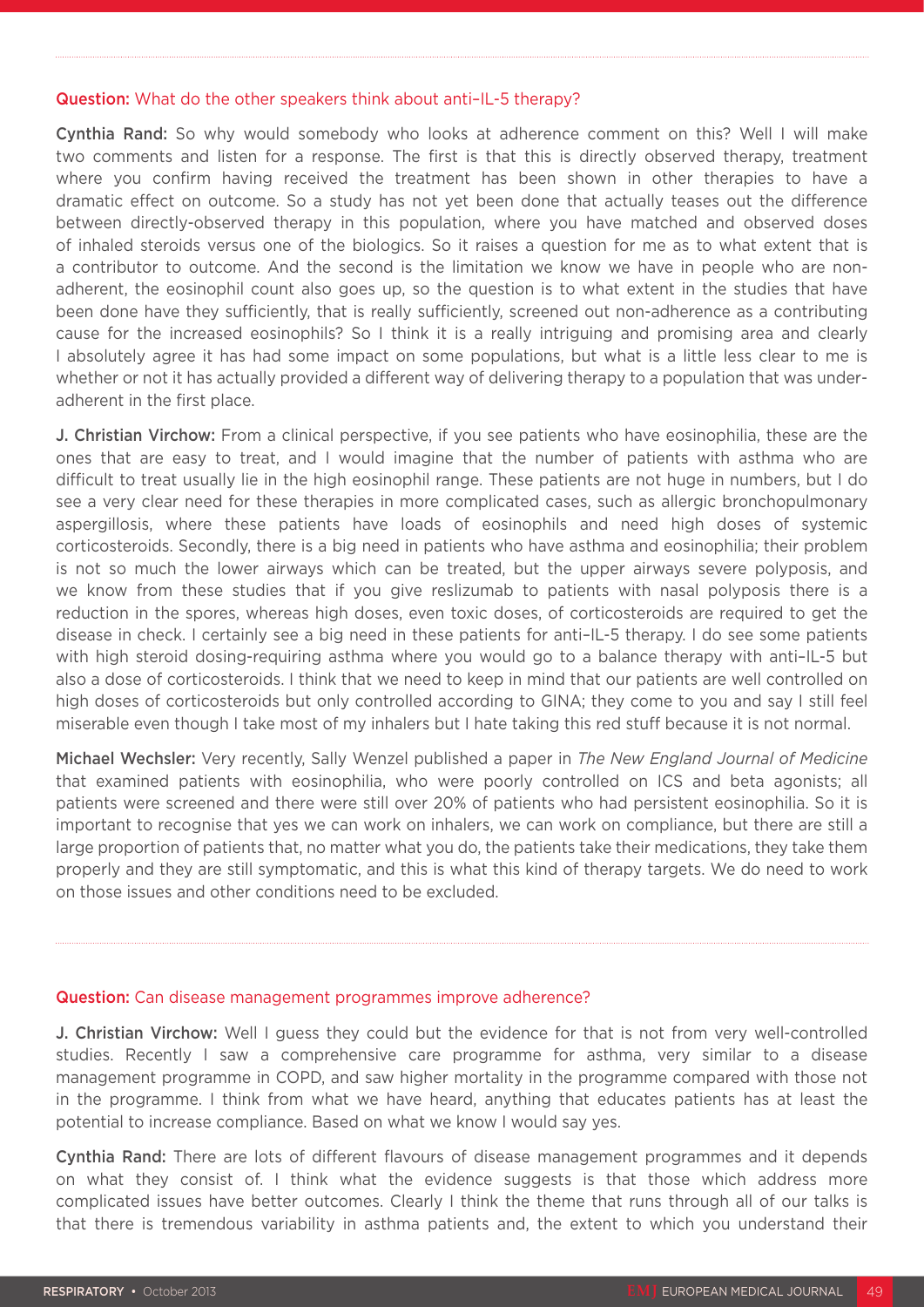unique barriers and the phenotype underlying the severity, the better you can match the right treatment to help control their illness. Two comments that were raised by the audience, which I think are very important to raise: one that I failed to mention (as did others) is the cost of medication and the extent to which that can put up a barrier for a patient. I think it was highlighted before that many of our patients, and I speak from the US perspective where we do have some substantial cost issues, patients are not just treating one illness; they are having to cover costs for multiple different chronic illnesses, and indeed that has been shown to be a significant barrier, and that reducing that cost would improve adherence. And the second point that was made was that instead of searching for biomarkers for specialised therapies, perhaps we need behavioural studies in patients to increase adherence – well what am I going to say, I am going to say yes of course – but I truly do think we need to partner on these issues. There is no one solution for our patients, and behavioural strategies are not at the route of problems with asthma, but to manage any other chronic illness and how we can help patients better follow therapies.

#### Question: Coming back to the area of anti-IL-5 is there any experience in childhood asthma?

Michael Wechsler: There are some studies that are on-going in paediatric patients but nothing has been published to date.

### Question: Another important question, which is particularly relevant to countries like many in Europe where we have consultation for free and access to medicine. How are you going to persuade the health authorities to fund this treatment how expensive will it be?

Michael Wechsler: The specific pricing for these therapies has not been developed as of yet; we have some experience based on anti–IgE therapy. The rationale for prescribing these expensive therapies is to prevent asthma exacerbations, and I showed you at least three different studies that demonstrate that anti–IL-5 reduced exacerbations. Exacerbations are very costly; they include hospitalisations, emergency room visits, and it is estimated in the United States that we spend at least 15 to 20 billion dollars a year treating patients with asthma, and at least two thirds to three quarters of that expenditure is in the management of asthma exacerbations and in hospitalisations, and so if we can reduce asthma exacerbations by 50%, as was shown in these studies, then this can result in significant savings, so that is the rationale we argue.

### REFERENCES

1. Virchow JC, et al. Importance of inhaler devices in management of airway disease. Respir Med. 2008;102:10–19.

2. Bush A, Pavord I. Hot off the breath. Omalizumab: NICE to USE you, to LOSE you NICE. Thorax 2013;68:7–8

3. Amirav I, et al. What do pediatricians in training know about the correct use of inhalers and spacer devices?J Allergy Clin Immunol. 1994;94:669–75.

4. Hanania NA, et al. Medical personnel's knowledge of and ability to use inhaling devices. Metered-dose inhalers, spacing chambers, and breath-actuated dry powder inhalers. Chest. 1994;105:111–6.

5. Giraud V, Roche N. Misuse of corticosteroid metered-dose inhaler is associated with decreased asthma stability. Eur Respir J. 2002;19:246–51.

6. Blaiss MS. Part II: Inhaler technique and adherence to therapy. Curr Med Res Opin. 2007;23:S13–20.

7. Lee-Wong M, Mayo PH. Results of a programme to improve house staff use of metered dose inhalers and spacers. Postgrad Med J. 2003;79:221–5.

8. Hardwell A, et al. Technique training does not improve the ability of most patients to use pressurised metereddose inhalers (pMDIs). Prim Care Respir J.

#### 2011;20:92–6.

9. Schulte M, et al. Handling of and preferences for available dry powder inhaler systems by patients with asthma and COPD. J Aerosol Med Pulm Drug Deliv. 2008;21:321-8.

10. Basheti IA, et al. Improved asthma outcomes with a simple inhaler technique intervention by community pharmacists. J Allergy Clin Immunol. 2007;119:1537–8.

11. Thomas M, et al. Inhaled corticosteroids for asthma: impact of practice level device switching on asthma control. BMC Pulm Med. 2009;9:1.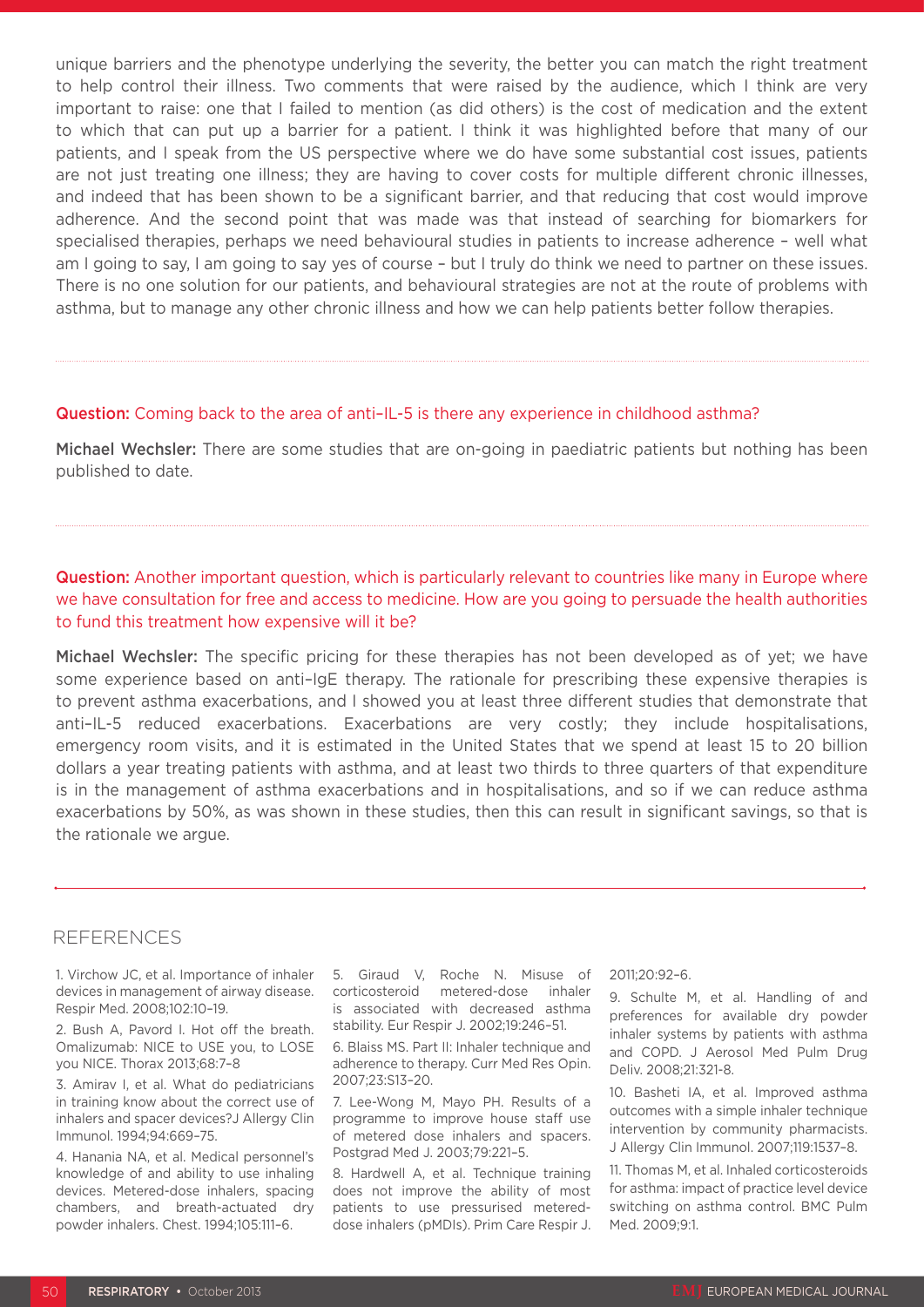12. Price D, et al. Inhaler competence in asthma: common errors, barriers to use and recommended solutions. Respir Med. 2013;107:37–46.

13. Van der Palen J, et al. Multiple inhalers confuse asthma patients. Eur Respir J. 1999;14:1034–7.

14. Newman S, et al. Improvement of drug delivery with a breath actuated pressurised aerosol for patients with poor inhaler technique. Thorax. 1991;46:712–6.

15. Kamps AW, et al. Outpatient management of childhood asthma by paediatrician or asthma nurse: randomised controlled study with one year follow up. Thorax. 2003;58:968–73.

16. Greaves CJ, et al. Patterns of corticosteroid medication use: nonadherence can be effective in milder asthma. Prim Care Respir J. 2005;14:99–  $105$ 

17. Virchow JC. Guidelines versus clinical practice-which therapy and which device? Respir Med. 2004;98:S28–34.

18. National Hospital Discharge Survey, CDC National Center for Health Statistics. http://www.cdc.gov/nchs/nhds.htm

19. Corsico AG, et al. Factors affecting adherence to asthma treatment in an international cohort of young and middleaged adults. Respir Med. 2007;101:1363–7.

20. Crocker D, et al. Racial and ethnic disparities in asthma medication usage and health-care utilization: data from the National Asthma Survey. Chest. 2009;136;1063–71.

21. Krishnan JA, et al. Adherence to inhaled corticosteroids: an ancillary study of the Childhood Asthma Management Program clinical trial. J Allergy Clin Immunol. 2012;129:112–8.

22. Gamble J, et al. The prevalence of nonadherence in difficult asthma. Am J Respir Crit Care Med. 2009;180:817–22.

23. www.ginasthma.org

24. Murphy AC, et al. The relationship between clinical outcomes and medication adherence in difficult-to-control asthma. Thorax. 2012;67:751–3. http://thorax.bmj. com/content/67/8/751.long

25. Krishnan J, et al. Corticosteroid use after hospital discharge among high-risk adults with asthma. Am J Respir Crit Care Med. 2004;170:1281–5.

26. Williams KL, et al. Quantifying the proportion of severe asthma exacerbations attributable to inhaled corticosteroid nonadherence. J Allergy Clin Immunol. 2011;128:1185–91.

27. Schlender A, et al. Modeling the impact of increased adherence to asthma therapy. PLoS One. 2012;7:e51139.

28. Calhoun WJ, et al. Comparison of physician-, biomarker-, and symptombased strategies for adjustment of inhaled corticosteroid therapy in adults

with asthma: the BASALT randomized controlled trial. JAMA. 2012;308:987–97.

29. Rand C, et al. Adherence with montelukast or fluticasone in a long-term clinical trial: results from the mild asthma montelukast versus inhaled corticosteroid trial. J Allergy Clin Immunol. 2007;119:916–  $23$ 

30. Tarn DM, et al. Physician communication when prescribing new medications. Arch Intern Med. 2006;166:1855–62.

31. Wu AC, et al. Racial/Ethnic variation in parent perceptions of asthma. Ambul Pediatr. 2008;8:89–97.

32. DiMatteo MR. Depression is a risk factor for noncompliance with medical treatment: meta-analysis of the effects of anxiety and depression on patient adherence. Arch Intern Med. 2000;160:2101–7.

33. MMWR Morbidity and Mortality Weekly Report. 2004;53:963–1006.

34. Krauskopf KA, et al. Depressive symptoms, low adherence, and poor asthma outcomes in the elderly. J Asthma. 2013;50:260–6.

35. Rabe KF, et al. Clinical management of asthma in 1999: the Asthma Insights and Reality in Europe (AIRE) study. Eur Respir J. 2000;16:802–27.

36. Partridge MR, et al. Attitudes and actions of asthma patients on regular maintenance therapy: the INSPIRE study. BMC Pulm Med. 2006;6:13.

37. O'Byrne PM, et al. The poorly explored impact of uncontrolled asthma. Chest. 2013;143:511–23.

38. Bousquet J, et al. Uniform definition of asthma severity, control, and exacerbations: document presented for the World Health Organization Consultation on Severe Asthma. J Allergy Clin Immunol. 2010;126:926–38.

39. Bel EH, et al. Diagnosis and definition of severe refractory asthma: an international consensus statement from the Innovative Medicine Initiative (IMI). Thorax. 2011;66:910-7.

40. Dekhuijzen PN, et al. The ADMIT series - issues in inhalation therapy. 1) The goals of asthma treatment: can they be achieved? Prim Care Respir J. 2007;16:341–8.

41. Wardlaw AJ, et al. Multi-dimensional phenotyping: towards a new taxonomy for airway disease. Clin Exp Allergy. 2005;35:1254–62.

42. ten Brinke A, et al. Risk factors of frequent exacerbations in difficult-totreat asthma. Eur Respir J. 2005;26:812–8.

43. Braunstahl GJ, et al. Astma en rhinitis op de werkvloer. Ned Tijdschr Allergie Astma. 2012;12:22–7.

44. Clatworthy J, et al. The value of selfreport assessment of adherence, rhinitis and smoking in relation to asthma control. Prim Care Respir J. 2009;18:300–5.

45. Pritchard J. Adherence – Can patients stick to treatment regimes? Presented at Respiratory Drug Delivery Europe, Berlin, Germany, 4th May 2011.

46. Dekhuijzen PN. Inhaler therapy for adults with obstructive lung diseases: powder or aerosol? [In Dutch] Ned Tijdschr Geneeskd. 1998;142:1369–74.

47. Wadsworth SJ, et al. "IL-13, Asthma and Glycosylation in Airway Epithelial Repair", Chang CF (ed.), Carbohydrates - Comprehensive Studies on Glycobiology and Glycotechnology (2012), Croatia: InTech, pp. 187-228.

48. in 't Veen JC, et al. Recurrent exacerbations in severe asthma are associated with enhanced airway closure during stable episodes. Am J Respir Crit Care Med. 2000;161:1902–6.

49. Williamson PA, et al. Assessment of small-airways disease using alveolar nitric oxide and impulse oscillometry in asthma and COPD. Lung. 2011;189(2):121-9.

50. Scichilone N, et al. Alveolar nitric oxide and asthma control in mild untreated asthma. J Allergy Clin Immunol. 2013;13:1513–7.

51. Wenzel SE. Asthma phenotypes: the evolution from clinical to molecular approaches. Nature. 2012;18:716–25.

52. National Heart, Lung, and BIood Institute, National Asthma Education Prevention Program, Expert Panel Report 3: Guidelines for the Diagnosis and Management of Asthma. 2007

53. Chung KF, et al. Cytokines in asthma. Thorax. 1999;54:825–57.

54. Barnes PJ. Cytokines as mediators of chronic asthma. Am J Respir Crit Care Med. 1994;150(5 Pt2):S42–49.

55. Spencer, Eosinophils in Health and Disease, 2010 [Eosinophils in innate immunity: an evolving story. Cell Tissue Res. 2011 343(1):57-83 http:// www.ncbi.nlm.nih.gov/pmc/articles/ PMC3679536/#\_\_ffn\_sectitle

56. Bousquet J, et al. Eosinophil inflammation in asthma. Am J Respir Crit Care Med. 1994:150(5 Pt 2):S33-8.

57. Castro M, et al. Asthma exacerbations after glucocorticoid withdrawal reflects T cell recruitment to the airway. Am J Respir Crit Care Med. 2004;169:842–9.

58. Fahy JV, et al. The effect of an anti-IgE monoclonal antibody on the earlyand late-phase responses to allergen inhalation in asthmatic subjects. Am J Respir Crit Care Med. 1997;155:1828–34.

59. Miranda C, et al. Distinguishing severe asthma phenotypes: role of age at onset and eosinophilic inflammation. J Allergy Clin Immunol. 2004;113:101–8.

60. Corren J. Inhibition of interleukin-5 for the treatment of eosinophilic diseases. Discov Med. 2012;13:305–12.